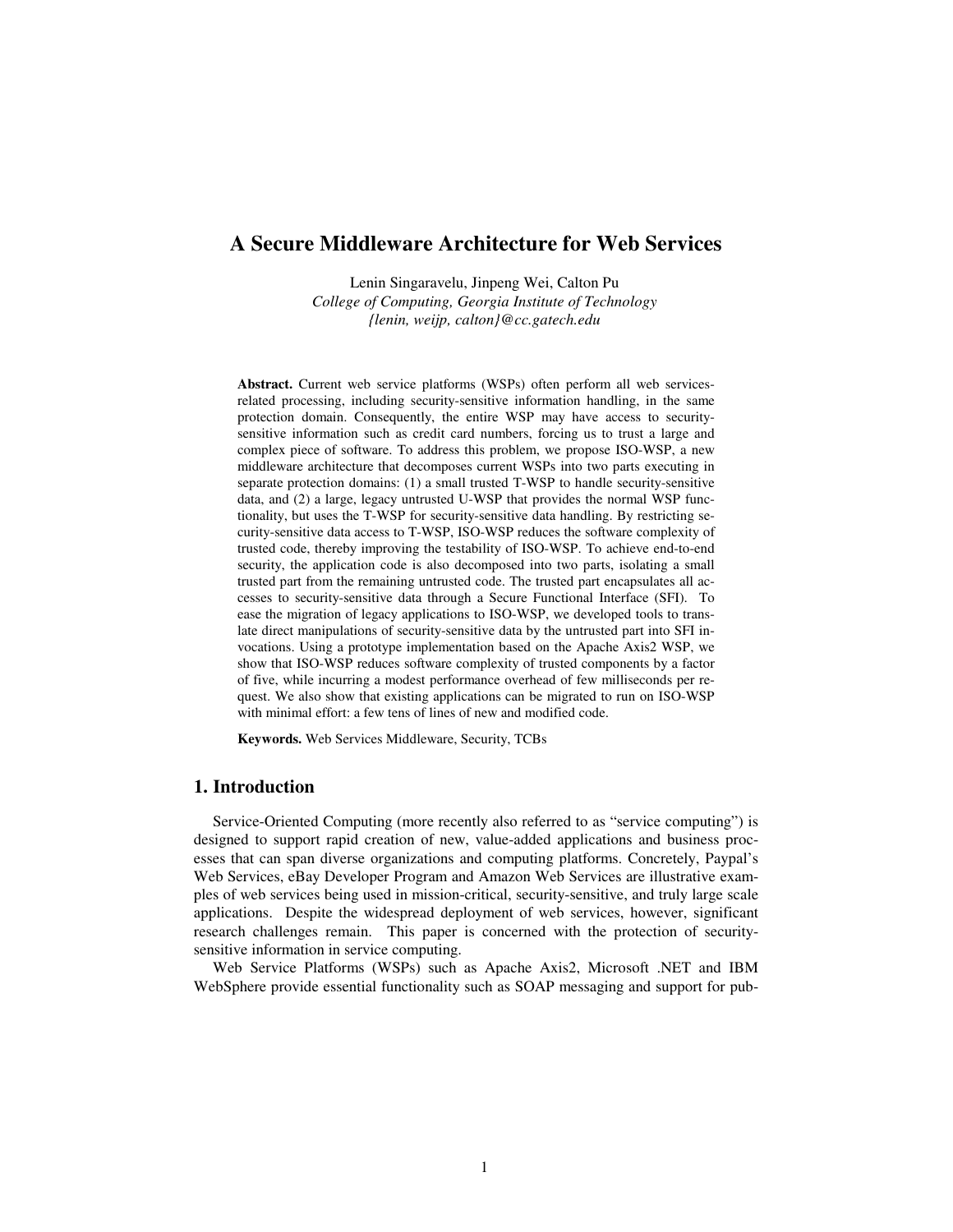lishing and discovering web services. Additionally, WSPs provide desirable functionality such as support for web service composition, atomicity and message reliability. Support for such large and varied functionality has increased the size and complexity of current WSPs; for example, the open source Axis2 WSP and its extensions account for over 110,000 lines of code (LOC).

Current WSPs often perform all types of processing, including security-sensitive information handling, in the same protection domain. Therefore, all components of the WSP may have direct or indirect access to sensitive data, violating the Principle of Least Privilege [23]. Additionally, the large size and complexity of WSPs hinders their testability, resulting in systems with multiple security vulnerabilities [6,7]. Therefore, even though security-sensitive applications employ protocols such as SSL, TLS and WS-Security, attackers can compromise the flow of sensitive information by exploiting vulnerabilities in the large WSPs.

We propose ISO-WSP, a middleware architecture for web services to address the problem of protecting security-sensitive information flow against potential vulnerabilities inherent in large and complex software packages such as WSPs. Applying the AppCore approach [24], ISO-WSP decomposes current WSPs into two parts: a small, functionallylimited, trusted T-WSP and a large, functionally-rich, untrusted U-WSP. The T-WSP consists of components of a WSP that require access to security-sensitive information and the U-WSP contains the rest of the legacy WSP. The T-WSP and U-WSP are executed in separate protection domains, with the U-WSP invoking the T-WSP when it has to operate on security-sensitive data. By restricting security-sensitive data access to the small T-WSP, ISO-WSP eliminates the need to trust the U-WSP. Since the T-WSP is expected to be considerably smaller than the U-WSP, we improve the testability of the ISO-WSP.

To achieve end-to-end security, the AppCore approach also splits the application code into two parts, isolating a small trusted part from the remaining untrusted code. The trusted part encapsulates all accesses to security-sensitive data through a Secure Functional Interface (SFI). The untrusted part of the application is forced to use this interface if it wants to operate on security-sensitive data. To ease the migration of legacy applications to ISO-WSP, we developed tools to translate direct manipulations of security-sensitive data into SFI invocations, eliminating all access to security-sensitive data by the untrusted part.

We demonstrate the feasibility of our approach by implementing and evaluating an ISO-WSP based on the Axis2 WSP. We show that ISO-WSP results in a five-fold reduction in the size and complexity of the software that has access to sensitive data, while imposing a moderate overhead of few milliseconds per request. We also show that existing applications can be ported to ISO-WSP by adding or modifying few tens of lines of code.

The organization of the rest of the paper is as follows: Section 2 motivates the paper by first presenting the design of WSPs in detail and then discussing the security problems in current WSPs. Section 3 discusses the design of ISO-WSP and Section 4 discusses application-level support for the ISO-WSP architecture. Section 5 describes an implementation of the ISO-WSP architecture based on the Axis2 WSP and evaluates the resulting system. Section 6 discusses the related work and Section 7 concludes the paper.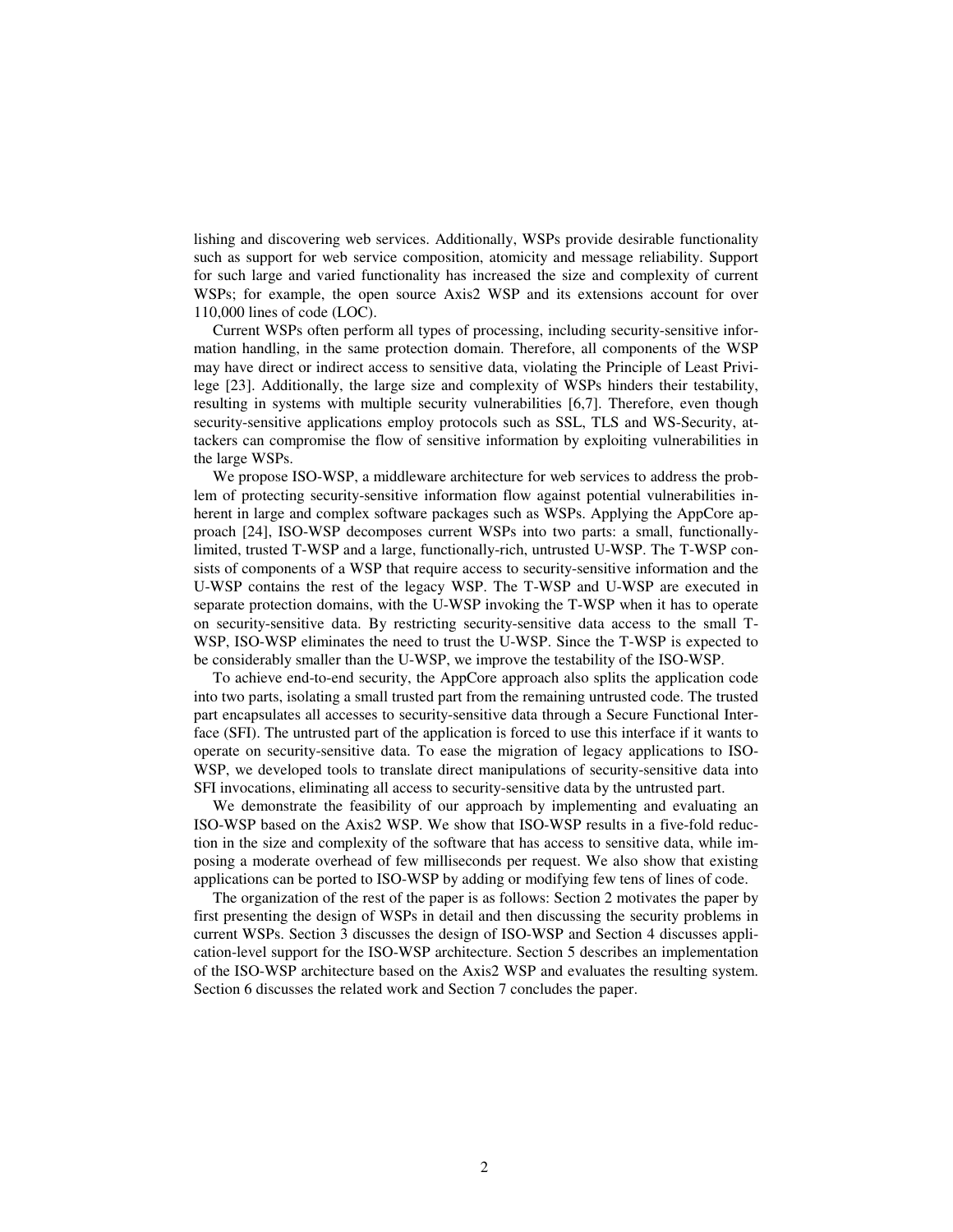## **2. Motivation**

We first discuss the framework for web service platforms (WSPs) as specified by W3C. For concreteness, we also present the design of the Axis2 WSP, one specific implementation of the web services framework. Based on this knowledge, we discuss the security problems in current WSPs. For clarity we present definitions for the terms used in this paper:

- *Confidentiality*: Only authorized entities have access to data.
- *Integrity*: Only authorized entities are allowed to modify data and any modification by unauthorized entities can be detected.
- *Security-sensitive* (or) *Sensitive* data item: Any data item that the end-user or the business logic imposes confidentiality or integrity requirements is termed as securitysensitive, e.g., payment information, patient health information. Sensitive data items also include data items that may not be transmitted over the network, e.g., private keys used by the WSP.

### **2.1 Design of Web Service Platforms**

W3C's web services architecture specification [9] specifies the basic framework for WSPs. WSPs such as Apache Axis2 and Microsoft .NET implement this framework. The framework consists of three entities: a service provider, a client and a web service discovery agency. A WSP is used to mediate interactions between the three entities and this requires support for three basic classes of functionality: exchanging messages, describing web services and publishing and discovering web service descriptions. Since this paper addresses the security of information exchanges between the service provider and the client, we focus on the first class of functionality: support for message exchanges.

Fig. 1 presents one view of the web services stack, as illustrated in W3C's specification [9]. All WSPs must implement a transport protocol, typically HTTP, and provide support for a message packaging mechanism, typically SOAP. The WSPs might also choose to support additional message packaging and transport mechanisms such as MIME over SMTP. In addition to the basic features, the WSP must also support functionality such as routing, transaction support, message reliability, security and quality of service. W3C has also standardized many types of additional functionality in the form of WS-\* extensions such as WS-Addressing, WS-Security amongst others. Table 1 lists some of the WS-\* extensions and briefly describes the functionality of each type of extension. WSPs may also possess an extension architecture to seamlessly integrate new and upcoming WS-\* specifications or to provide support for custom extensions for logging or load-balancing.

The Apache Axis2 WSP [20] is one implementation of the web services framework. We use the Axis2 WSP in our analysis as not only is it widely used, it is also available under an open source license, enabling us to gain a clearer understanding of its workings. Axis2 provides support for developing, deploying, managing and invoking web services. Addi-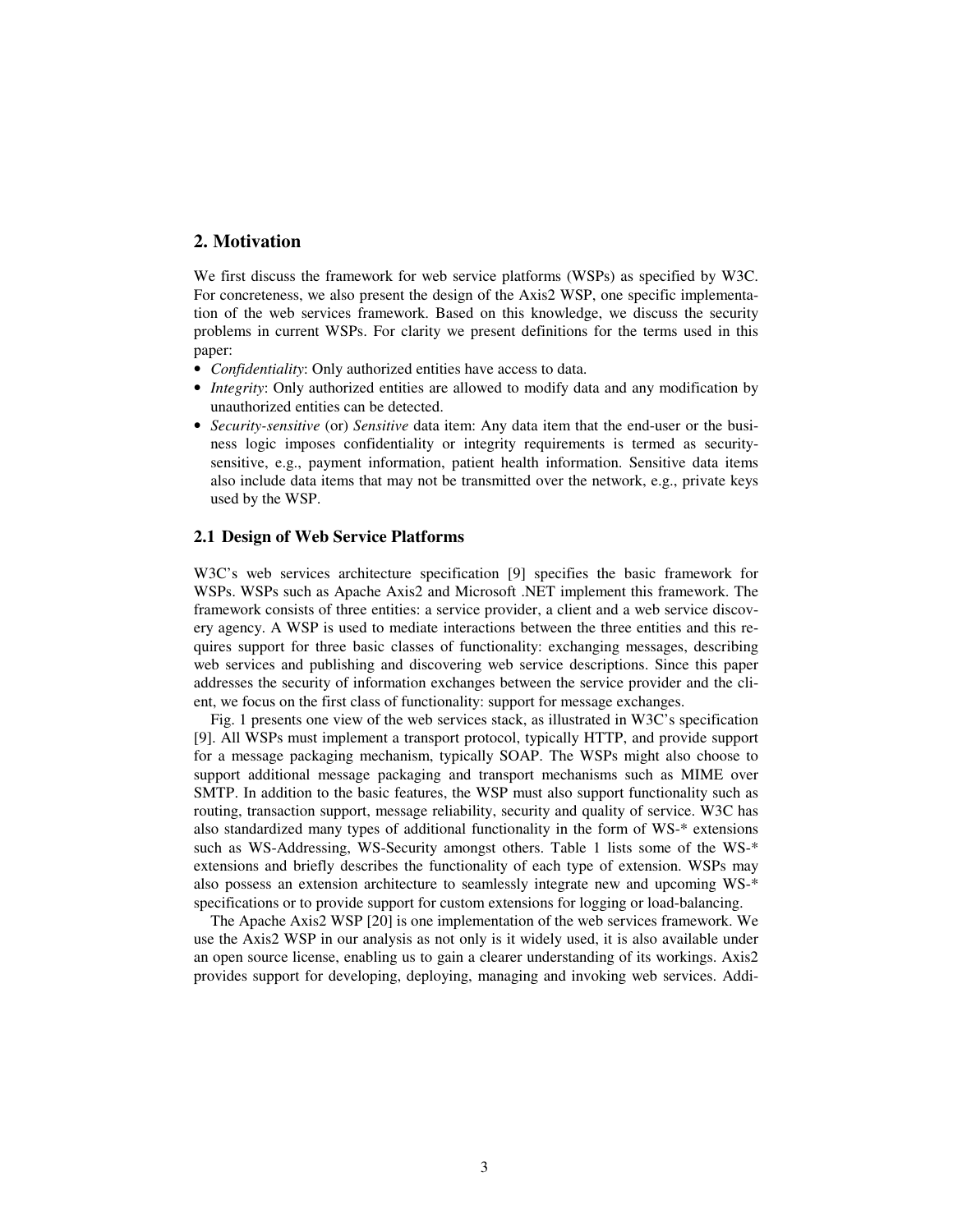



**Fig. 1.** Web Services Stack. From W3C's Web Services Architecture specification [9]. Axis2.

**Fig. 2.** SOAP Processing Model in Apache

| <b>Extensions</b>                                | <b>Functionality</b>                                                                       |  |  |  |
|--------------------------------------------------|--------------------------------------------------------------------------------------------|--|--|--|
| WS-Addressing                                    | Provides a uniform naming scheme to address end-points.                                    |  |  |  |
| WS-Security, WS-Trust,<br>WS-SecureConversation, | Securing messages and establishing trust across different domains.                         |  |  |  |
| WS-AtomicTransaction.<br>WS-Coordination,        | Transaction Support for web services.                                                      |  |  |  |
| WS-ReliableMessaging                             | Support for reliable delivery of messages over non-reliable commu-<br>nication channels.   |  |  |  |
| WSDL, WS-Policy,                                 | Support for description and exchange of metadata between clients<br>and service providers. |  |  |  |
| WS-Eventing                                      | Event-driven programming support for web services                                          |  |  |  |

**Table 1.** List of some WS-\* extensions and the functionality provided by each of them [4]

tionally, Axis2 also provides support for utilizing many WS-\* extensions such as WS-Security and WS-ReliableMessaging. As we are primarily interested in the processing of web service requests and responses, we focus on the SOAP processing model of Axis2 [2]. Fig. 2 illustrates the SOAP processing chain for a web service request or response in the Axis2 WSP. Axis2 handles all message interactions using two basic message handling sequences: *In Pipe* and *Out Pipe* for incoming and outgoing messages respectively. As the basic structure of both sequences is similar, we use the *In Pipe* as an illustrative example.

An incoming web service request is first received by the Transport Listener. The Transport Listener creates a message context and starts the In Pipe, which consists of a series of handlers. First, the transport handlers are used to verify transport protocol headers and populate the message context with data from the message. Next, handlers are used to process addressing headers and determine the target service. After this, user specified handlers are executed to perform tasks such as security processing, transaction support or reliable messaging support. Finally, the message is deserialized into language level objects and given to the web service implementation, which executes the business logic.

Axis2 uses handlers to implement and support various types of optional functionalities. For example, handlers are used to support many of the WS-\* extensions like WS-Security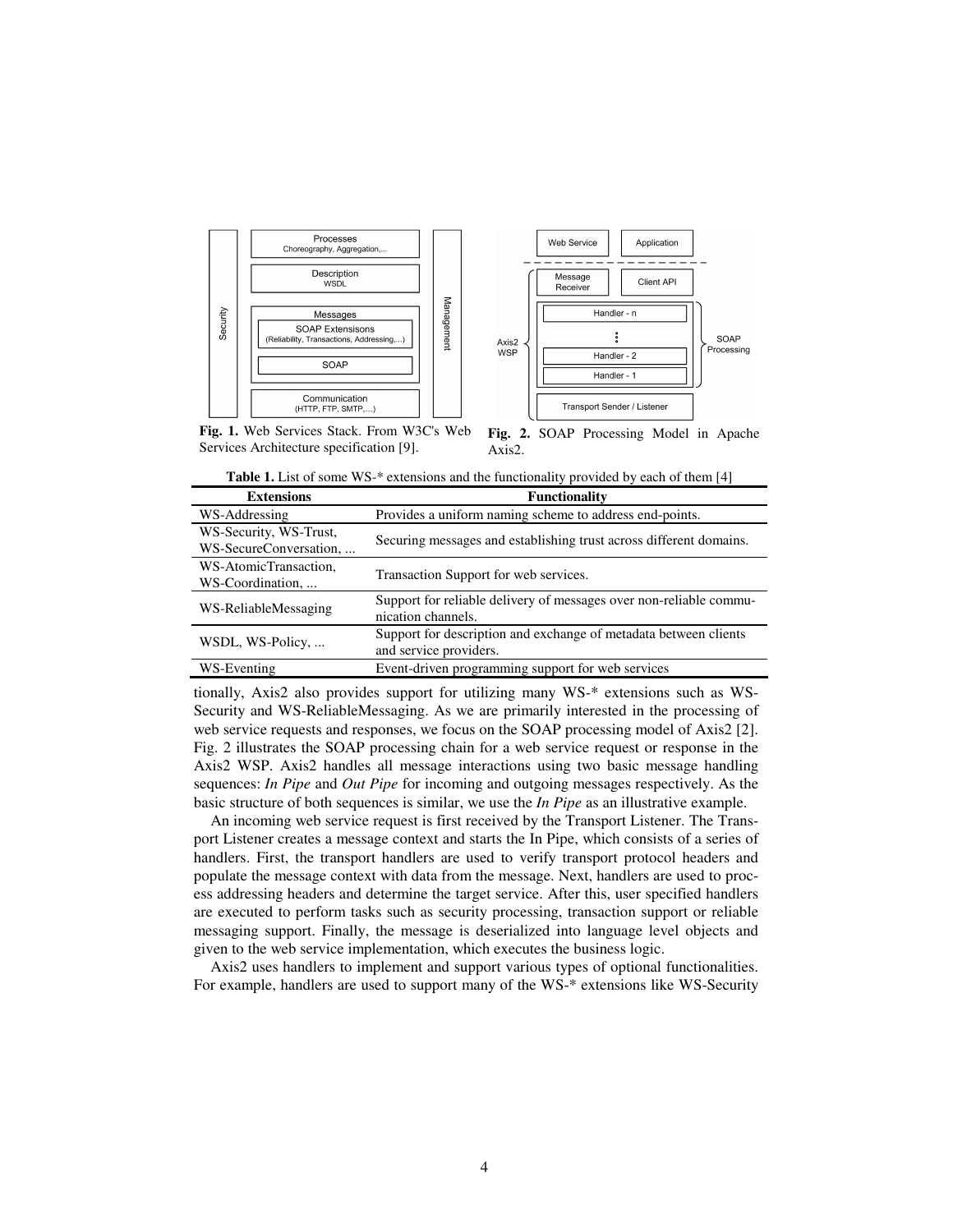and WS-Addressing. Additionally, Axis2 allows for custom handlers to perform web service-specific, non-standard tasks such as admission control, load balancing or logging.

#### **2.2 Security Problems in Web Service Platforms**

The WS-Security specification [5] was designed to protect the confidentiality and integrity of information flow in web services. However, WS-Security-based protection can be bypassed by exploiting vulnerabilities in endpoint software. On the server side, attackers can compromise information flow by exploiting vulnerabilities in server software: operating system, web server, WSPs [6,7], or the business logic and its support software (e.g., database software). Similarly, on the client side, attackers can leverage vulnerabilities in clientside WSPs or client applications like the browser. We focus on securing WSPs in this paper. Securing operating systems, support software and applications such as the browser is outside the scope of this paper.

From a security perspective, WSP implementations have two significant issues. First, at the component level, WSPs violate the principle of least privilege (PoLP). PoLP states that components should execute with the least set of privileges necessary to finish the job. WSPs contain many components that do not need access to sensitive data, e.g., transport protocol implementation and WS-\* extensions such as WS-Addressing. However, all these components execute in the same address space and same protection domain. Hence they can either directly access security-sensitive data or modify WS-Security processing by modifying security processing parameters and compromise security-sensitive data.

Concretely, in the Axis2 WSP, all handlers execute in the same protection domain as the rest of the WSP and the application-level code. Therefore, handlers that do not require access to sensitive data get access directly (reading message contents) or indirectly. For example, all Axis2 handlers for a given service have access to the service context that contains WS-Security processing parameters. Therefore, misbehaving handlers, even those that operate on encrypted data can compromise information flow by changing WS-Security processing parameters, e.g., by specifying the use of a weak encryption key.

Secondly, a WSP is a complex piece of software. As seen earlier (§ 2.1), WSPs are expected to perform a large number of tasks. Unsurprisingly, they contain large code bases. Additionally, since WSPs have to be configurable and extensible, they also typically possess configuration files, an extension-architecture and multiple extensions. Concretely, the Axis2 WSP alone contains about 23.5 KLOC. Together with the implementations of the multiple WS-\* specifications, the WSP contains over 110 KLOC. Additionally, programmers can write custom handlers to carry out other types of processing like load balancing or admission control. These components add to the complexity of the system. Given the large code base and the multitude of ways in which these components can interact with each other, it is not feasible to exhaustively test the components of the WSP, especially as a complete system, and eliminate all vulnerabilities. Moreover, the configurable nature of WSPs means that extensions can be added, enabled and disabled at runtime, further complicating the analysis and testing of WSPs.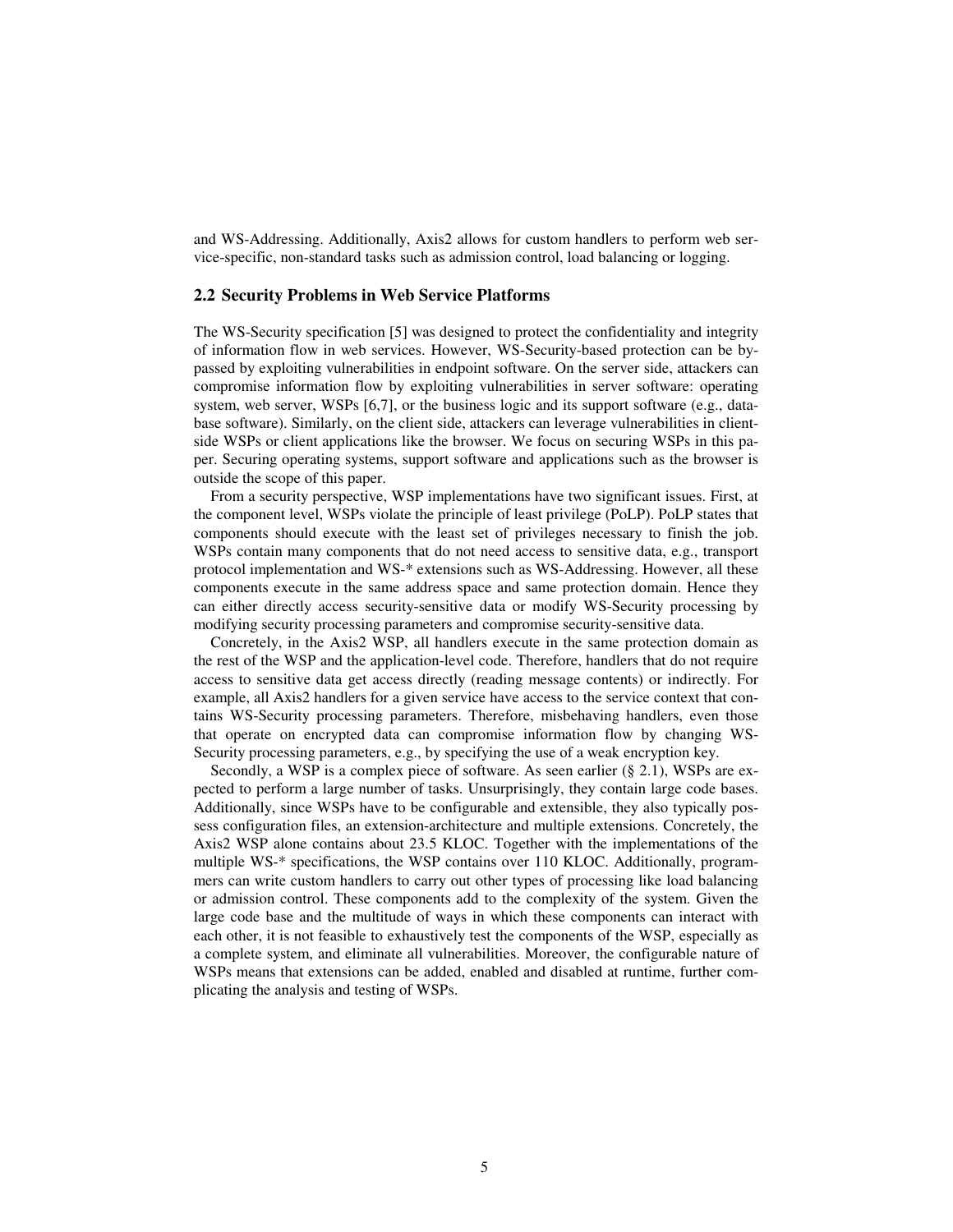### **3. ISO-WSP**

To address the security problems discussed in Section 2.2, we present a new secure middleware architecture for Web Services. The architecture, called ISO-WSP, splits the WSP into two parts: a small trusted T-WSP and a legacy, untrusted U-WSP. The T-WSP consists of components that *require* access to plain-text sensitive data. The U-WSP contains rest of the functionality of legacy WSPs and invokes the T-WSP when it needs to handle security-sensitive data. ISO-WSP manages the flow of information such that sensitive information in plain-text format is only available to the T-WSP. The T-WSP and the U-WSP are then executed in separate protection domains, with the U-WSP being executed as a lower privilege process.

The ISO-WSP architecture has three benefits: First, by limiting access of securitysensitive information to components that need access, ISO-WSP addresses the PoLP problem. Secondly, only the T-WSP has to be tested or verified to ensure security of sensitive data. Since the T-WSP is expected to be smaller than the complete WSP, ISO-WSP reduces the size of the Trusted Components and makes exhaustive testing or formal verification more feasible. Finally, by reusing the U-WSP to operate on non-sensitive or protected data, ISO-WSP also ensures that a majority of functionality expected from typical WSPs is retained.

We first discuss the criteria for determining WSP components that require access to sensitive data. Next, we present the ISO-WSP architecture and discuss the interaction mechanism between the T-WSP and the U-WSP. Finally, we discuss how we limit the flow of sensitive information to the T-WSP, thereby negating the need to trust the U-WSP.

### **3.1 Categorizing Components of WSPs**

Certain components of a WSP require access to plain-text security-sensitive data. Since these components have to be allowed to access or modify sensitive data, they have to be trusted by both the end-user and the business logic. We call such components *Trusted Components* and these components taken together are referred to as the T-WSP. The rest of the components do not have to be trusted and are henceforth referred to as untrusted components (and collectively referred to as the U-WSP).

In our analysis, we assume that all security-sensitive information is protected using WS-Security [5]. While the SSL and TLS protocols can be used to protect information, they are not always suited for web services because of the unique needs of web services, e.g., support for fine-grained encryption or signatures such as signing SOAP headers. Hence, we do not consider them in our analysis.

Identifying the components of the T-WSP requires understanding of the various components of the WSP and their corresponding functions. We relied on W3C's architecture specification [9], specifications for the WS-\* extensions such as WS-ReliableMessaging, WS-Addressing [4], and the Axis2 web services middleware architecture guide [2]. Based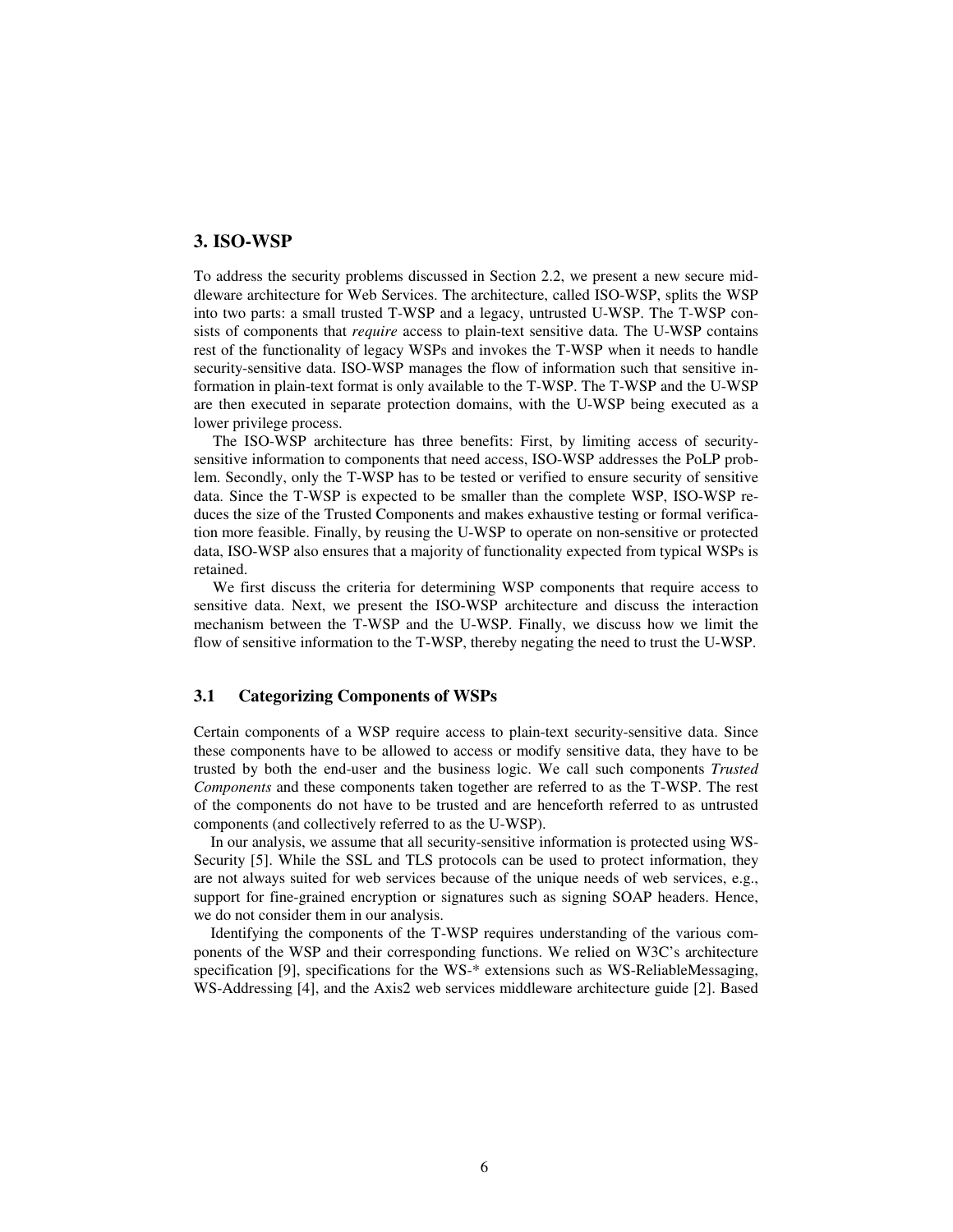on our analysis, we found that the security-related extensions such as WS-Security, WS-Trust and WS-SecureConversation are the components of the WSP that have to be trusted. These components have to be trusted for one of two reasons:

• **They require access to sensitive contents of a message (Direct Access)**. WS-Security implementations fall under this category as they need access to sensitive contents either to protect them (encrypt or sign) or to verify the protection on them (decrypt or verify signatures).

• **Or, they control behavior of components with direct access (Indirect Access).** This includes other security specifications such as WS-Trust and WS-SecureConversation. The implementation of these specifications have to be trusted, even though they do not require access to sensitive data, as these components control WS-Security processing. A malicious implementation can subvert WS-Security processing, e.g., employ a weak encryption key, to gain access to or leak sensitive information.

The rest of the components of the WSP, including the WS-\* extensions, are agnostic to message contents and can be treated as untrusted components. For example, the transport layer protocol implementation or SOAP implementation is agnostic to message contents as long as the contents confirm to the SOAP message format. However, there is a special class of untrusted components that requires access to sensitive data such as signature or encryption keys, albeit indirectly. WS-\* extensions such as WS-Addressing recommend the use of WS-Security to protect the integrity and in some cases, the confidentiality of SOAP message headers. These extensions require the use of WS-Security and associated signature or encryption keys. Even though they are indirectly dependent on sensitive data, they do not require access to sensitive data, especially the contents of the message body. While these extensions are crucial to maintain the reliability and availability properties of web services, they do not affect the confidentiality and integrity of end-user data. Therefore, we do not treat them as Trusted Components.

#### **3.2 Architecture of ISO-WSP**

Fig. 3 provides an overview of the architecture of ISO-WSP. As explained previously (§ 3.1), implementation of security specifications form the T-WSP, and the rest of the components form the U-WSP. In each case, the components are grouped together and executed as independent applications. In addition to the separation of components of the WSP, the configuration files and the application-level code too have to be classified and separated into two categories. Since the behavior of the security specifications can be controlled by configuration files, the corresponding configuration files also have to be trusted and secured from access by untrusted components.

We enforce separation between the T-WSP and the U-WSP by executing them in separate protection domains, with the U-WSP running with lower privileges. This prevents U-WSP from modifying the binaries or configuration files of the T-WSP. This separation also prevents U-WSP from accessing the secret keys used for encryption or decryption. However, separation alone does not prevent the flow of sensitive information to the U-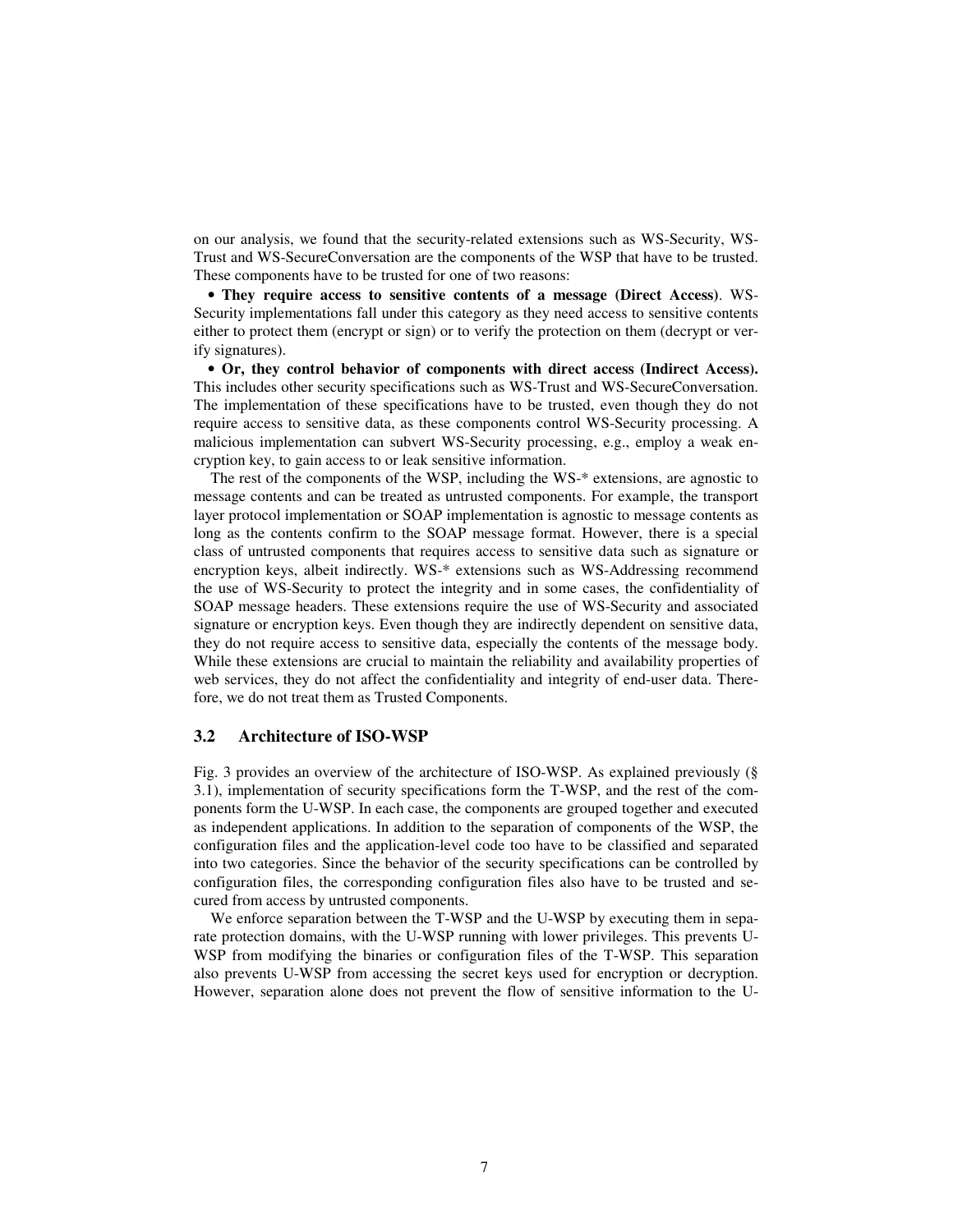

**Fig. 3.** Architecture of ISO-WSP. Shaded boxes represent Trusted Components. Trusted Components execute in a separate protection domain.

WSP or to the untrusted parts of the application. The Message Splicer, to be discussed in Section 3.3, addresses how we secure the flow of sensitive information in the ISO-WSP. Section 4 discusses our approach of protecting the flow of sensitive information in the application-level code in detail.

A legacy WSP can be converted to an ISO-WSP with a small number of modifications. After constructing a T-WSP, we have to modify the legacy WSP to invoke the T-WSP via remote invocation mechanisms instead of using local calls. This involves identifying parameters that are exchanged between the T-WSP and U-WSP, message and results of security processing, and adding the necessary serializing and deserializing code.

One of the main features of the ISO-WSP architecture is that external entities do not perceive any changes to the functional interface of the WSP. ISO-WSP exports the same external interface as legacy WSPs. The U-WSP provides support for the interface by implementing transport-layer protocols such as HTTP over TCP/IP.

Another key feature of ISO-WSP is that the U-WSP can still execute WS-Security libraries in its protection domain. However, to reiterate, the U-WSP cannot access the secret keys of the T-WSP. Therefore, any data encrypted with these keys is inaccessible to the U-WSP. The U-WSP can use this feature along with weaker keys or keys with weaker security guarantees to provide limited security guarantees. For example, one can envision a service provider maintaining two sets of secret keys: one to protect the confidentiality and integrity of sensitive data items from any attacks on the U-WSP and another to protect all types of data from snooping attacks on the network. Depending on the security requirements of the data items or client preferences, the service provider can choose the set of keys to employ.

### **3.3 Securing Information Flow with the Message Splicer**

Before we discuss information flow security in ISO-WSP, we list the basic assumptions and features of ISO-WSP. First, we assume that all sensitive information is protected using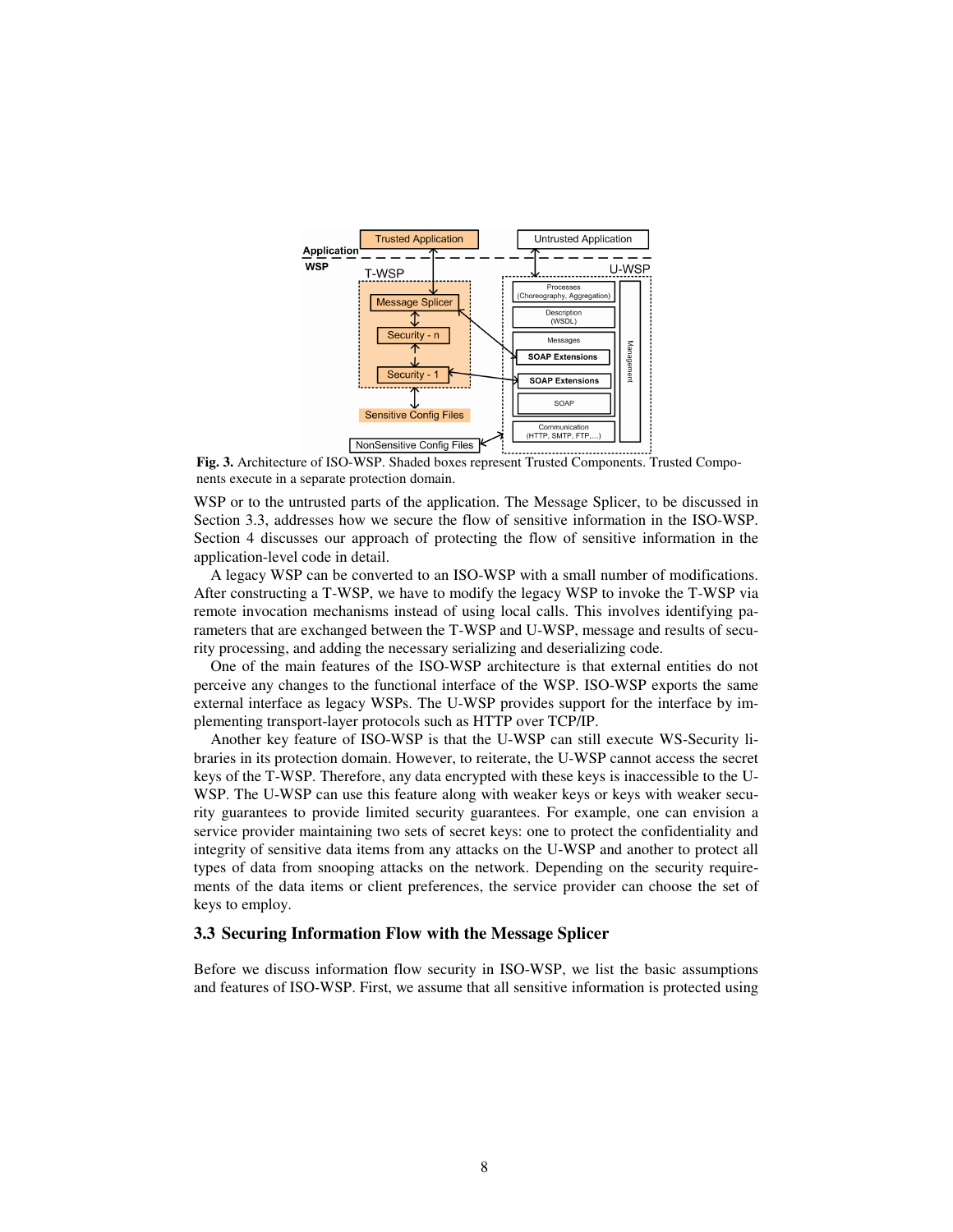

**Fig. 4.** Securing Information Flow in ISO-WSP. The T-WSP replaces security-sensitive data items with protected data items or dummy data items before passing them on to the U-WSP. SFI is discussed in Section 4.

WS-Security. Furthermore, we assume that sensitive information protected using WS-Security cannot be compromised without first compromising the security extensions. Secondly, WS-Security processing is carried out in a separate protection domain, with the U-WSP being executed as a lower privilege process. Therefore, untrusted components cannot indirectly access sensitive data, e.g., they cannot change the parameters of security processing. We only have to prevent direct access of sensitive information by the U-WSP.

We prevent direct access of sensitive information by the U-WSP by hiding sensitive information from it. ISO-WSP contains a Message Splicer<sup>1</sup> whose function is to replace sensitive data with dummy, non-sensitive data or vice versa. For an incoming message, the Message Splicer replaces sensitive data items with dummy data items and a token that uniquely identifies an instance of a sensitive data item and transfers the message to the U-WSP. The token acts as a capability for the sensitive data item. The Message Splicer passes the sensitive information directly to the trusted part of the application. For an outgoing message, the Message Splicer accepts sensitive data from the trusted part of the application and non-sensitive data from the U-WSP, composes them in a single message, and passes it on for security processing. Sensitive data items are protected (encrypted or signed) before being transferred to the untrusted WSP for further processing and transmission. This process is illustrated in Fig. 4.

To analyze how this process of splitting and merging secures flow of sensitive information in contrast to legacy WSPs, we divide the untrusted WSP into two categories:

• Components that operate below WS-Security (*WSP Processing–B* in Fig. 4): Since these components worked on encrypted or signed data, they did not have *direct* access

-

<sup>&</sup>lt;sup>1</sup> Message Splicer is derived from *Gene Splicing*. Gene splicing is the process of creating recombinant DNA by cutting and joining DNA sequences from multiple DNA fragments.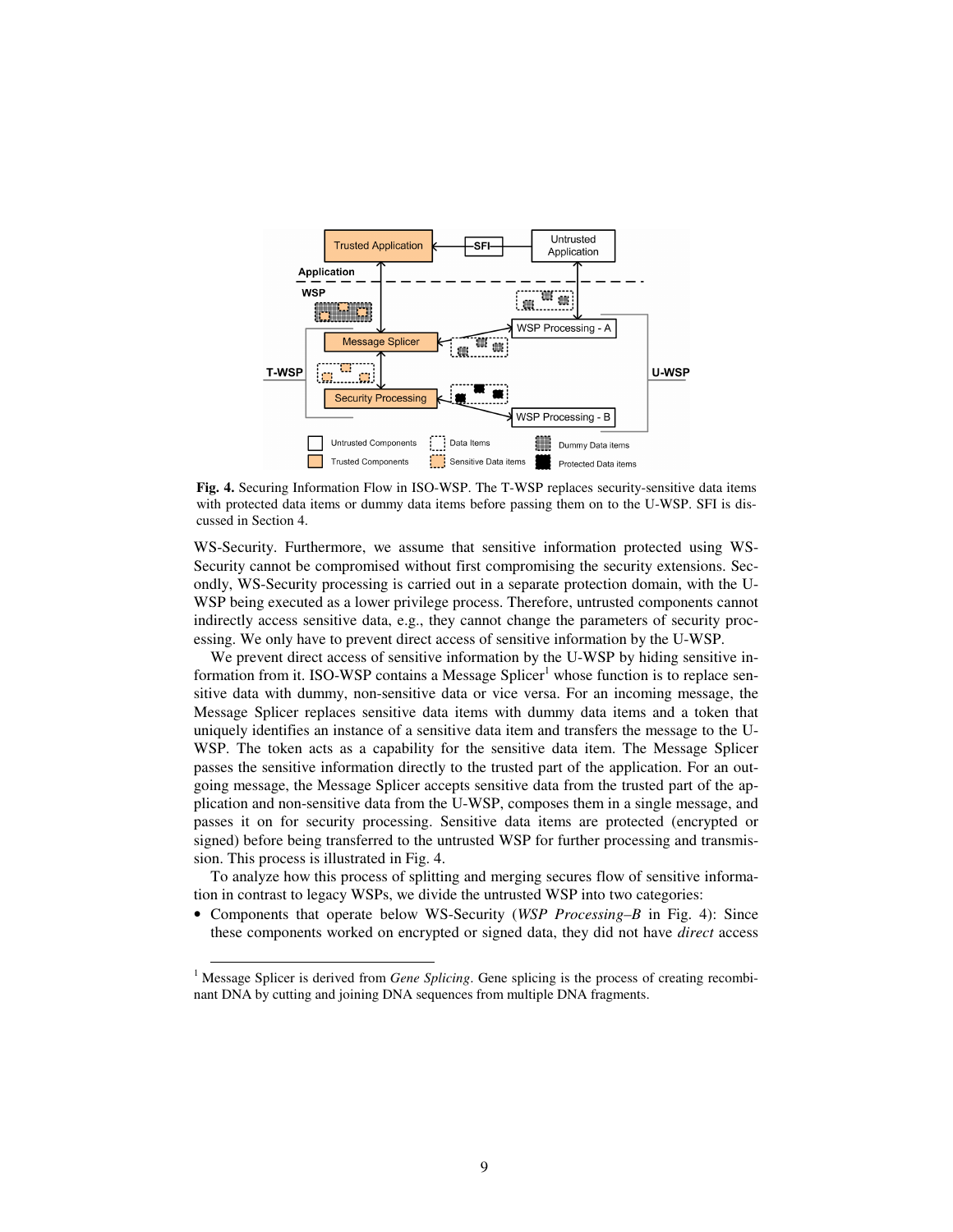to sensitive data in legacy WSPs. However, they could indirectly compromise flows by modifying security processing parameters, e.g., overwrite configuration files or security processing parameters. In ISO-WSP, they execute with lower privilege and in a separate protection domain and hence, cannot manipulate security processing parameters.

• Components that operate above WS-Security (*WSP Processing–A* in Fig. 4): These components had both *direct* and *indirect* access to sensitive data in legacy WSPs. In ISO-WSP, we replace sensitive data with dummy data items before transferring the message back to these components. Hence, these components are deprived of direct access to sensitive data. Previously discussed arguments against indirect access by untrusted components are equally applicable to these components.

## **4. Application support for ISO-WSP**

From the application developer's point of view, ISO-WSP represents a departure from existing WSPs. The developer has to consciously split the application program into a trusted and an untrusted part. This is a potential drawback for the ISO-WSP architecture as the developer will have to expend additional effort while designing a new application. Additionally, legacy code can no longer be executed on ISO-WSP without appropriate modifications. In this section, we will show that the application developer only needs to carry out some simple steps to design a new application or port a legacy application to ISO-WSP. We will also see that these steps fit in naturally with security-aware design of web service applications.

Modifications to the application level software can be classified into two types: modifications to data structures and modification to code. We capture these modifications by asking the application developer to define an interface, called the Secure Functional Interface, to security-sensitive objects that can be used by untrusted components. We first describe this interface and then show how modifications to data structures and code can be easily effected with the help of this interface. We use Java as the application-level programming language to illustrate the modifications to data and code. However, our approach is equally applicable to other object-oriented languages.

### **4.1 Secure Functional Interface: A Restricted Interface for Remote Access**

To understand the need for defining a restricted interface for remote access of sensitive objects, consider a payment processing service as described in Listing 1-A (see last page). Of the data items, it is reasonable to expect that the customer would like to enforce strong confidentiality properties on the credit card information (Listing 1-B). In particular, the customer does not want the credit card information to be inappropriately stored or transferred. Object-oriented languages such as C++ and Java encapsulate data items, providing limited protection against inappropriate access. Even in such languages, sensitive objects contain functions that allow for retrieval of sensitive information, e.g., *getter* functions that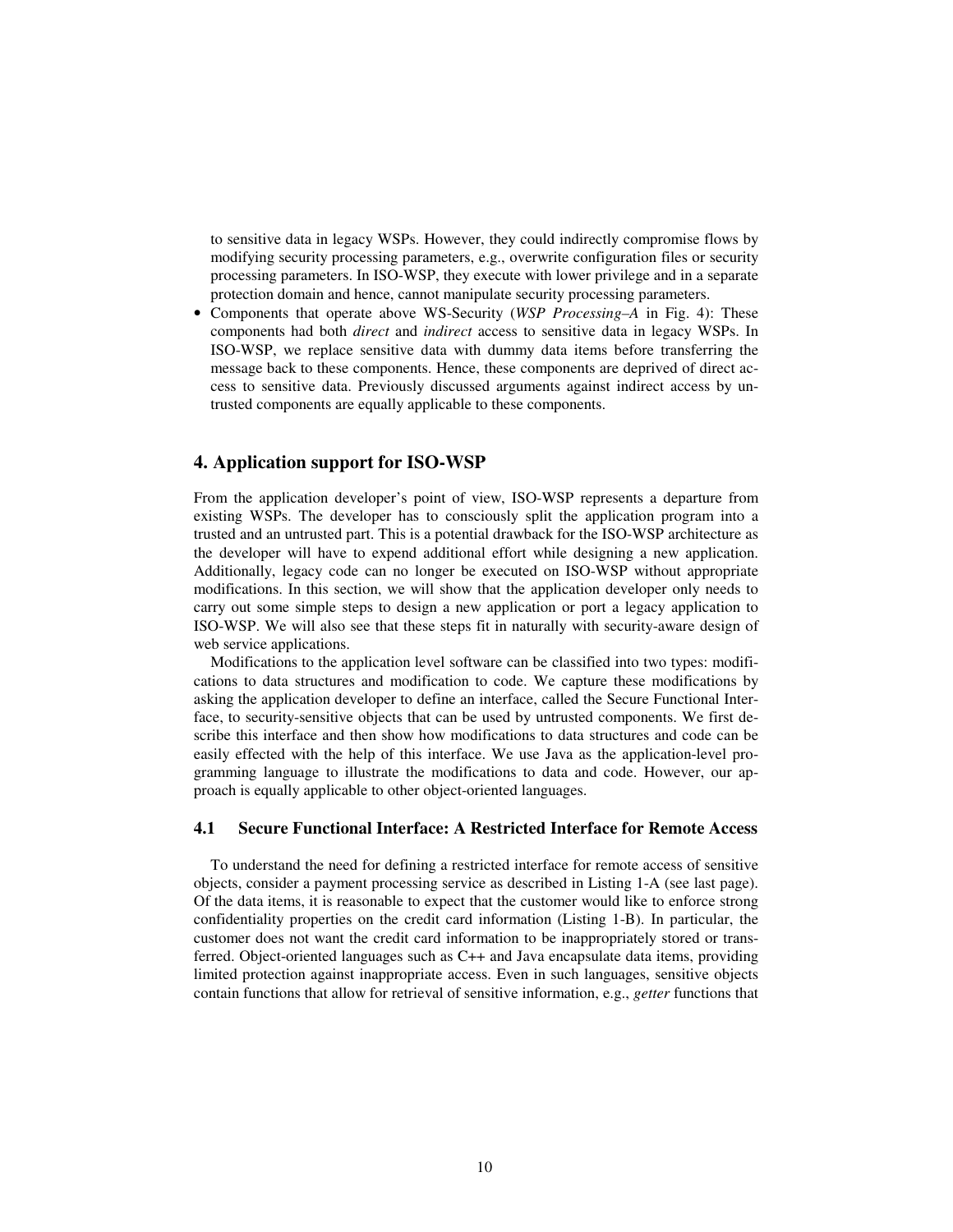enable objects to be easily plugged into existing web service platforms (*getCcNum* in Listing 1-B). These methods can be invoked by untrusted objects to gain access to sensitive information. Therefore, we cannot export the complete list of methods supported by the sensitive object to the untrusted object.

We require the application developer to identify sensitive data items and define a restricted interface, called a Secure Functional Interface (SFI), for access by untrusted components. The SFI for a sensitive data item lists all operations on the data item that can be performed by untrusted components. The SFI approach assumes that remote access function implementations are well-designed, i.e., a remote access function does not return sensitive data to the caller or compromise the integrity of sensitive data. Listing 1-C presents the SFI for the CreditCard object, which no longer contains the *getter* functions, thereby denying access to sensitive information to the untrusted part of the application.

Defining SFI is not an undue burden as current language-level features such as the *protected* and *private* keywords in function signatures already make the developers aware of security implications of the function. Defining a SFI is similar to the use of those keywords; however, address-space separation between the trusted data items and untrusted components provides stronger security guarantees about information exchanges between them.

**Limitation.** Currently, SFI only allows calls from untrusted part of the application to the trusted part of the application. We feel that this is not a major limitation as we can design an analogous interface (say, a Functional Interface for non-sensitive objects) to support calls from trusted part to the untrusted part.

### **4.2 Modifications to Data Structures**

Based on our definition of SFI, one would assume that application-level data structures would be unmodified in ISO-WSP. However, as described in Section 3.3, we replace sensitive data items with dummy items that contain tokens. Therefore we have to modify the corresponding application-level data structures to include a token field. On the untrusted side, we also have to add another field that holds the stub for invoking the remote procedure on the trusted side. Adding these fields can be automated: add the fields to a class inherited from the class mentioned in the SFI file (Listing 1-E). We refer to this class as an *annotated class*.

## **4.3 Modifications to Code**

First, by modifying the local application-level data structures, we are invalidating the schema for the web service interface (WSDL specification). Therefore, we have to modify the local application-level code to use the serializer/deserializer for the annotated class instead of the one for the legacy class. Crucially, the remote application-level code (a client in the case the service provider uses an ISO-WSP or vice versa) does not have to be modified as the Message Splicer in the local ISO-WSP adds these new fields to an incom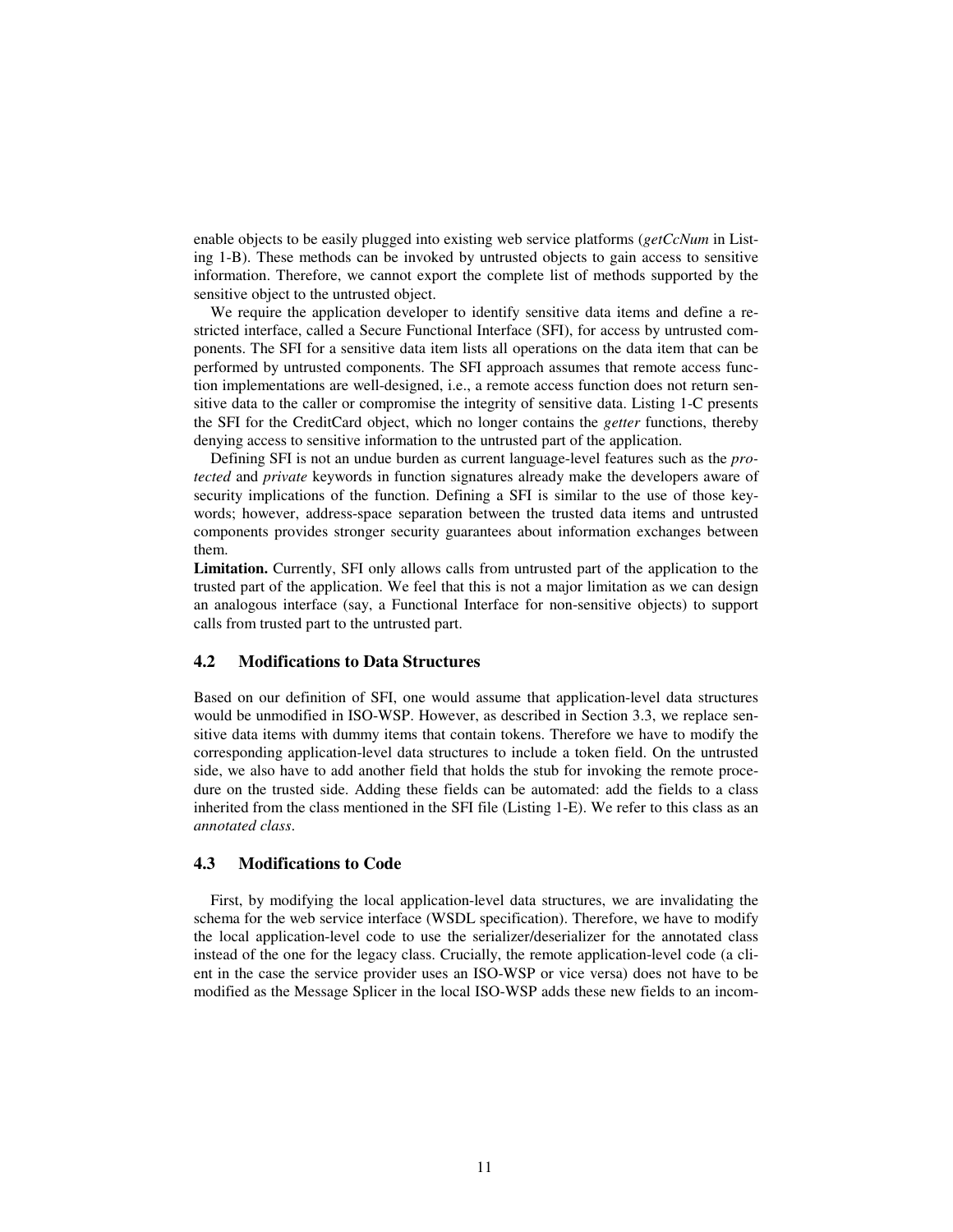ing XML message and strips the fields from an outgoing message. Once again, we can use the list of sensitive classes from SFI specifications to configure the Message Splicer to strip or add token information to messages.

Secondly, when an untrusted component accesses functions specified in the SFI, it has to be converted into a remote call. This requires two modifications on the untrusted side: (a) parameters to the remote call have to be serializable. Most Java classes can be serialized by adding "*implements serializable*" to the class definition. The default serialization methods along with automatically generated getters and setters are sufficient for serializing and deserializing most classes. Otherwise, the developer will have to write custom serializers and deserializers. And (b), the untrusted classes have to be modified to call the remote interface in case the sensitive data resides in the trusted part of the application. This is easily accomplished by modifying the relevant method to pass the arguments along with the token to the trusted part of the application. On the other hand, if the data resides in the untrusted part of the application, then the local method is invoked.

At this point one should note that the untrusted part can modify itself to make a local call instead of a remote call. However, this would not affect the confidentiality or integrity of sensitive data, as the sensitive data is stored in the trusted part of the application.

On the trusted side, we have to write a remote interface server that handles requests from the untrusted part. The server maintains a collection of security-sensitive objects, indexed by their unique identifiers. Upon receiving a request, the server uses the unique identifier to retrieve the appropriate instance of the sensitive object. It then makes a local call with the arguments provided by untrusted and returns the result.

One potential weakness in the system is that the trusted part now performs operations using data provided by the untrusted part. This may violate the integrity flow in the system, as data is flowing from a lower integrity level (untrusted part) to a higher integrity level (trusted part). We assume that the trusted code validates all inputs from the untrusted part before proceeding with the operation, e.g., by comparing against a local copy.

### **5. Implementation and Evaluation**

#### **5.1 Implementation**

We implemented an ISO-WSP prototype based on the Apache Axis2 platform. The T-WSP consisted of a WS-Security implementation (WSS4J [1]) and a Message Splicer. Accordingly, the configuration files for WS-Security also formed a part of the T-WSP. The rest of the Axis2 WSP, along with the other WS-\* extensions formed the U-WSP. We modified Axis2 to make remote calls to perform WS-Security related processing. Since we used Java, all remote calls were Java RMI calls. This required around 100 new and modified lines of code (LOC). We also had to modify the WS-Security implementation to serialize and deserialize the parameters. Since the WS-Security configuration files were now a part of the T-WSP, we had to add code to read the configuration files. In all, we had to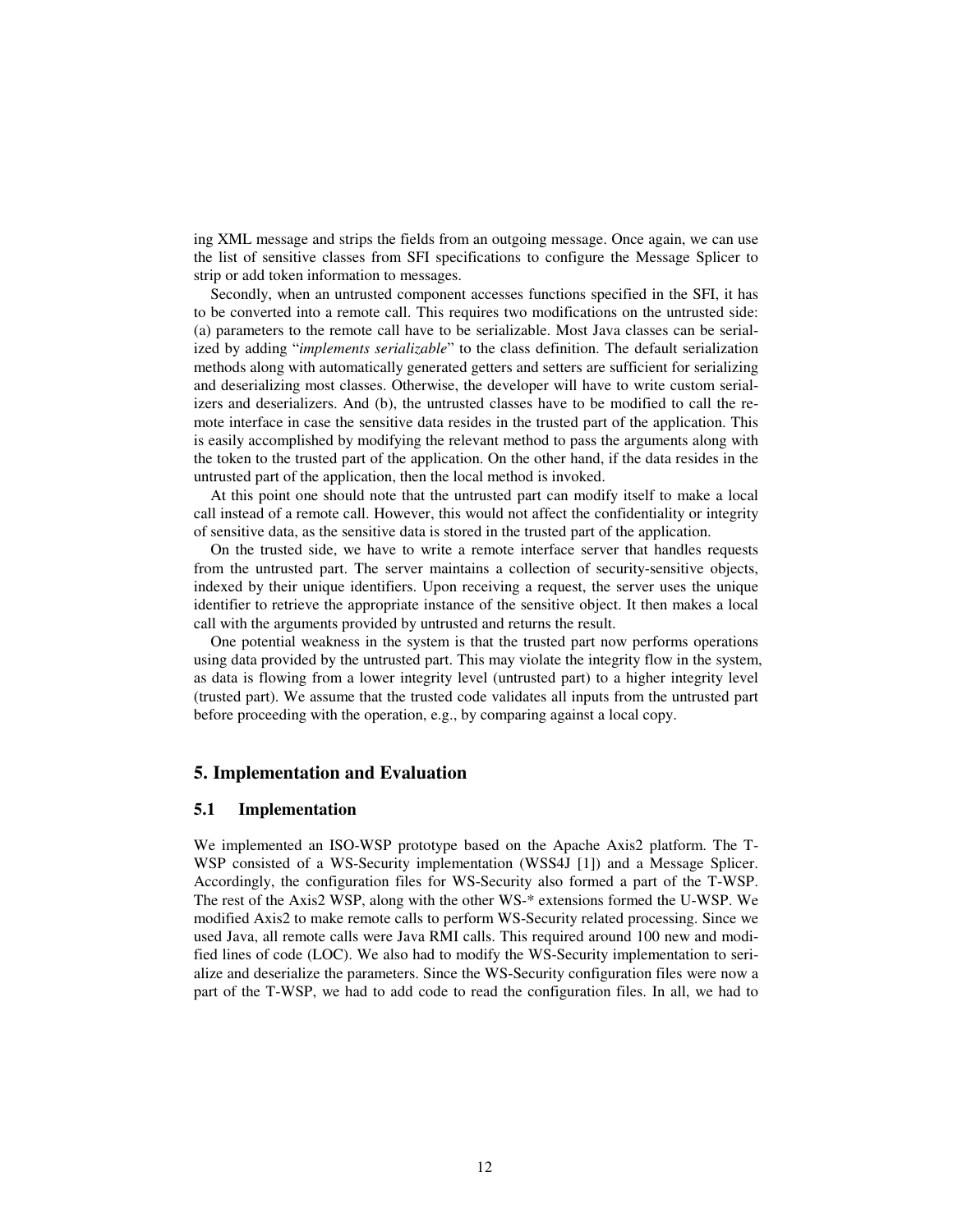modify or add around 700 LOC. Thus, by adding or modifying around 800 LOC, we were able to convert the existing Axis2 WSP into an ISO-WSP prototype.

We execute the T-WSP as a superuser process and the U-WSP as an unprivileged user. The file system permissions of the configuration files of the T-WSP are set such that the U-WSP is unable to read or modify them.

Our implementation of the Message Splicer accepts information about sensitive classes in two ways. First, it allows developers to specify XML files that contain serialized versions of an instance of a sensitive data item with dummy values, e.g., a credit card data item with an invalid card number. The Message Splicer uses these "dummy" values when replacing sensitive objects in incoming messages. It also inserts unique tokens when replacing sensitive objects. Secondly, the Message Splicer accepts sensitive data items in the form of Document Object Model (DOM) fragments from the trusted part of the application. Each fragment possesses unique tokens that are used by the Message Splicer when replacing dummy data items with actual content in outgoing messages.

We implemented a simple payment processing service (described in Listing 1 in the last page) that accepts order information and payment information in the form of a credit card object and returns a confirmation string containing a transaction identifier and the amount charged to the card. We denoted the credit card information as security-sensitive information. To protect this information, the client specifies that the whole request message be encrypted using WS-Security with the public key of the service provider as the encryption key. In our legacy service implementation, the business logic accepts a DOM fragment containing the input parameters and deserializes it into Java objects. Next, it calls the charge card function to generate a confirmation number. The results are converted into a DOM fragment which is then passed on to the WSP for further processing and transmission.

In the implementation on top of ISO-WSP, the developer first specifies an SFI as illustrated in Listing 1-C. We then use our code generator to generate the necessary class files. On the untrusted side of the application, the developer has to modify the existing service in two places: First the developer has to use the serializer/deserializer for the annotated security-sensitive classes. This involves modifying 20 lines of code. Secondly, the developer has to add a call to the cleanup function of the credit card class, so that the trusted object can be freed after request processing. On the trusted side of the application, the developer has to add code to interface with the T-WSP (about 10 LOC). With these modifications, the legacy service can now run on the ISO-WSP implementation.

For an incoming request, both the trusted part and the untrusted part of the application receive DOM fragments, which are deserialized into Java classes. The trusted part registers itself with a Credit Card server that is executing on the T-WSP. The untrusted application calls the charge card function using the SFI. Hence, the call is redirected to the Credit Card server on the trusted side (Listing 1-F), which in turn invokes the charge card function of the appropriate instance of the credit card class. Once the untrusted part gets the confirmation number, it invokes the cleanup method to free the credit card object in the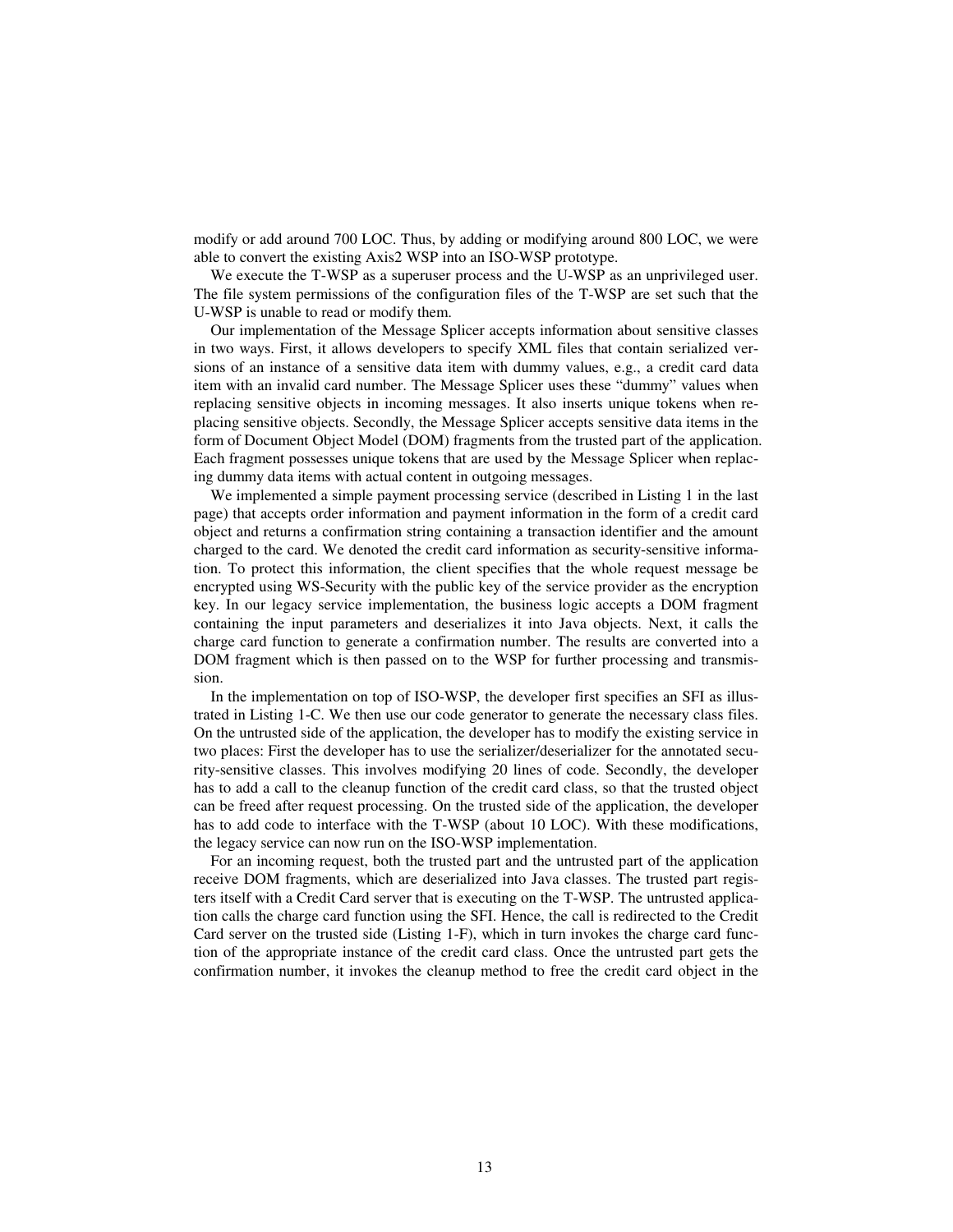trusted part of the application. Finally, the results are converted into a DOM fragment and passed on to the U-WSP.

#### **5.2 Performance of ISO-WSP**

Our experimental setup consisted of two machines, each with Pentium-4 3.0 GHz processors with 1 GB RAM, running Linux kernel 2.6.15. The machines were connected via a 100 MBps switch. We used Axis2 version 1.1 and WSS4J version 1.5.1 running on top of Apache Tomcat 4.1.31.

There are three sources of overhead in the ISO-WSP. First, since the security-sensitive parts of the WSP and application are separated from the rest of the application, there is the added cost of remote calls. Related to this is the cost of serializing and deserializing data items for remote calls. Finally, there is the cost of performing message splicing operations.

To estimate the RMI overhead, we use a simple echo application with the client and server running on the same machine. Round trip times increased linearly with message sizes, at the rate of about 0.5 ms per kilobyte. For message sizes less than 8 KB, round trip time was less than 1 millisecond which is negligible when compared to typical web service response times which are of the order of hundreds of milliseconds [16].

In the ISO-WSP architecture, we have to transfer SOAP messages between the U-WSP and the T-WSP. This involves converting SOAP messages in DOM format to byte array format and vice versa. To estimate these costs, we used an XML data set from the *XMLBench Document Model Benchmark* [10]. We evaluated the cost of serializing and deserializing the DOM representation of the data set for two XML parsers, the AXIOM pull parser used in the Axis2 WSP (and the U-WSP) and the default Xerces parser configuration used in the T-WSP. At this point, we want to reiterate that we only want an estimate of the costs of serializing and deserializing SOAP messages. We are not attempting to rigorously analyze the performance of the XML parser. For the data set, we found that combined serializing and deserializing costs for small to medium sized XML files  $(\sim 10$ kilobytes) to be less than 4 ms. However, the combined costs for the largest XML file in the dataset (36 KB) was about 14 ms. We omit detailed results due to space limitations.

We do not perform similar microbenchmarks for estimating message splicing costs and application-level serializing and deserializing costs because they are closely dependent on the application-level data structures. Rather, we measure these costs as a part of a concrete web service implementation.

We use the payment processing web service described earlier  $(\S 5.1)$  to evaluate the end-to-end overhead imposed by the ISO-WSP architecture. We found that using ISO-WSP increased the average response time from 40.3 ms to 47.9 ms. To accurately characterize the overheads imposed by ISO-WSP, we also measured the time spent in each stage of the ISO-WSP and the results are presented in Fig. 5. We see that the overhead of the additional stages is about 8.8 ms. However, the ISO-WSP implementation as a whole is only 5.2 ms slower than the Axis2 WSP. We found that this is because the Axis2 WSP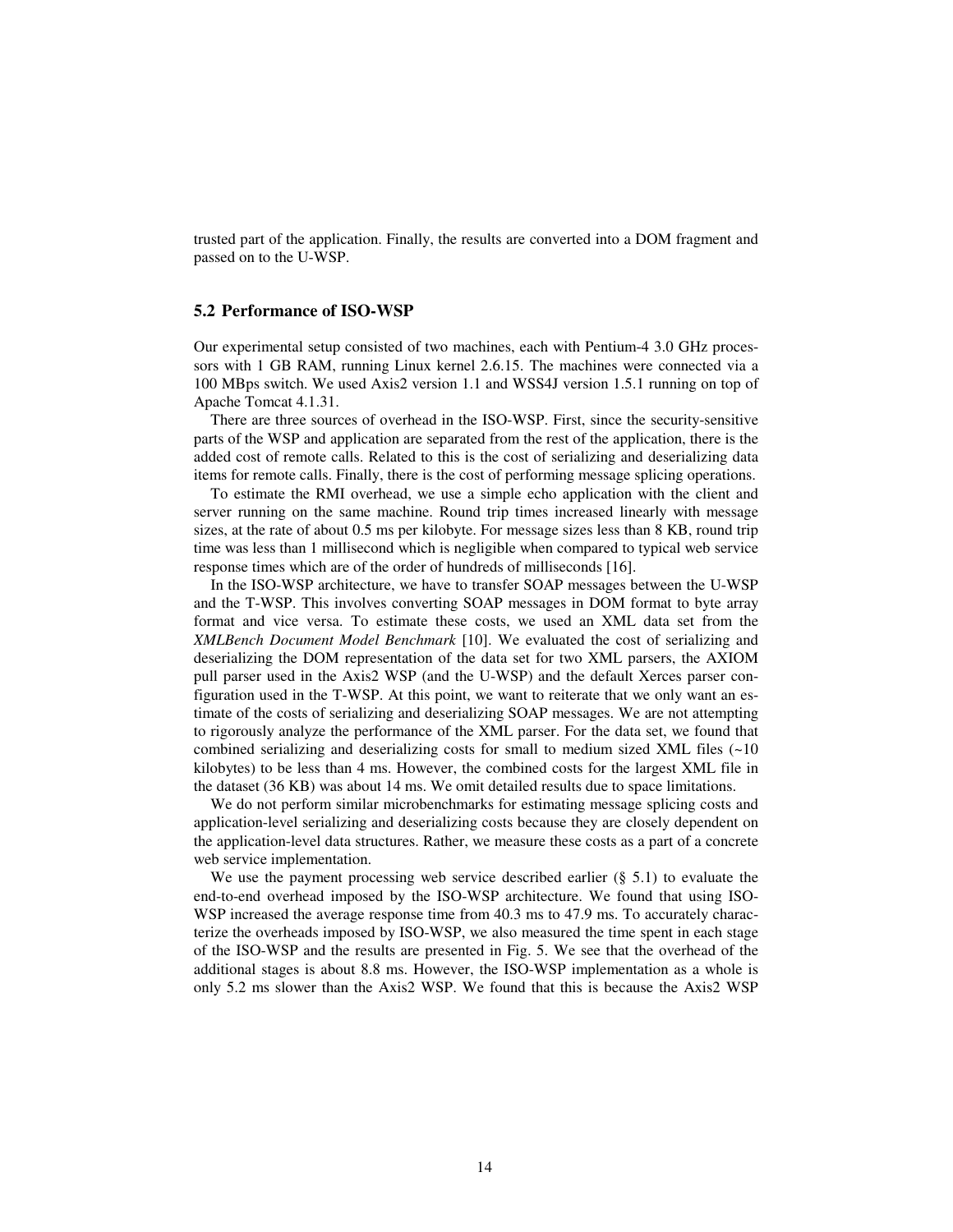

**Fig. 5.** Comparison of security processing costs for an incoming message. All numbers in microseconds. Numbers in parentheses indicate the 95% confidence interval.

uses the pull-based AXIOM parser whereas the T-WSP in our implementation uses the default Xerces parser configuration. Since WS-Security processing typically involves parsing the whole message (for full message signatures or encryption), the performance of WS-Security with pull-based parsers suffers. However, as expected, the AXIOM parser is faster when serializing and deserializing SOAP messages.

The rest of the costs ( $\sim$  2.4 ms) are distributed in the application-level code. These include the cost for two RMI calls from the untrusted part to the trusted part  $(-0.8 \text{ ms})$ : one for charging the credit card and another for cleaning up the state in the trusted part. The second major cost arises because the SOAP message now has to be additionally deserialized on the trusted side  $(-1.5 \text{ ms})$ .

Based on the microbenchmarks and the results for the payment processing web service, we can see that ISO-WSP introduces overheads of the order of a few milliseconds. While this might seem excessive, typical web service invocation time ranges from 0.5 seconds to a few seconds [16]. More importantly, one should note that ISO-WSP is invoked only during the exchange of sensitive information. When exchanging non-sensitive information, ISO-WSP still uses the legacy WSP, thereby maintaining the performance of the legacy WSP.

Moreover, as mentioned in Section 3.2, ISO-WSP is designed such that WS-Security processing can still be performed in the U-WSP. Ideally, the service provider would provide stronger security guarantees when the T-WSP is involved (e.g., protection from potential compromise of large U-WSP). By careful design of web service interfaces, exchange of sensitive information can be separated from performance critical operations. For example, a real-time stock quote service can export two interfaces: an authentication interface that accepts an account password and returns a session identifier and a querying interface that accepts the session identifier and returns stock quotes. And instead of providing a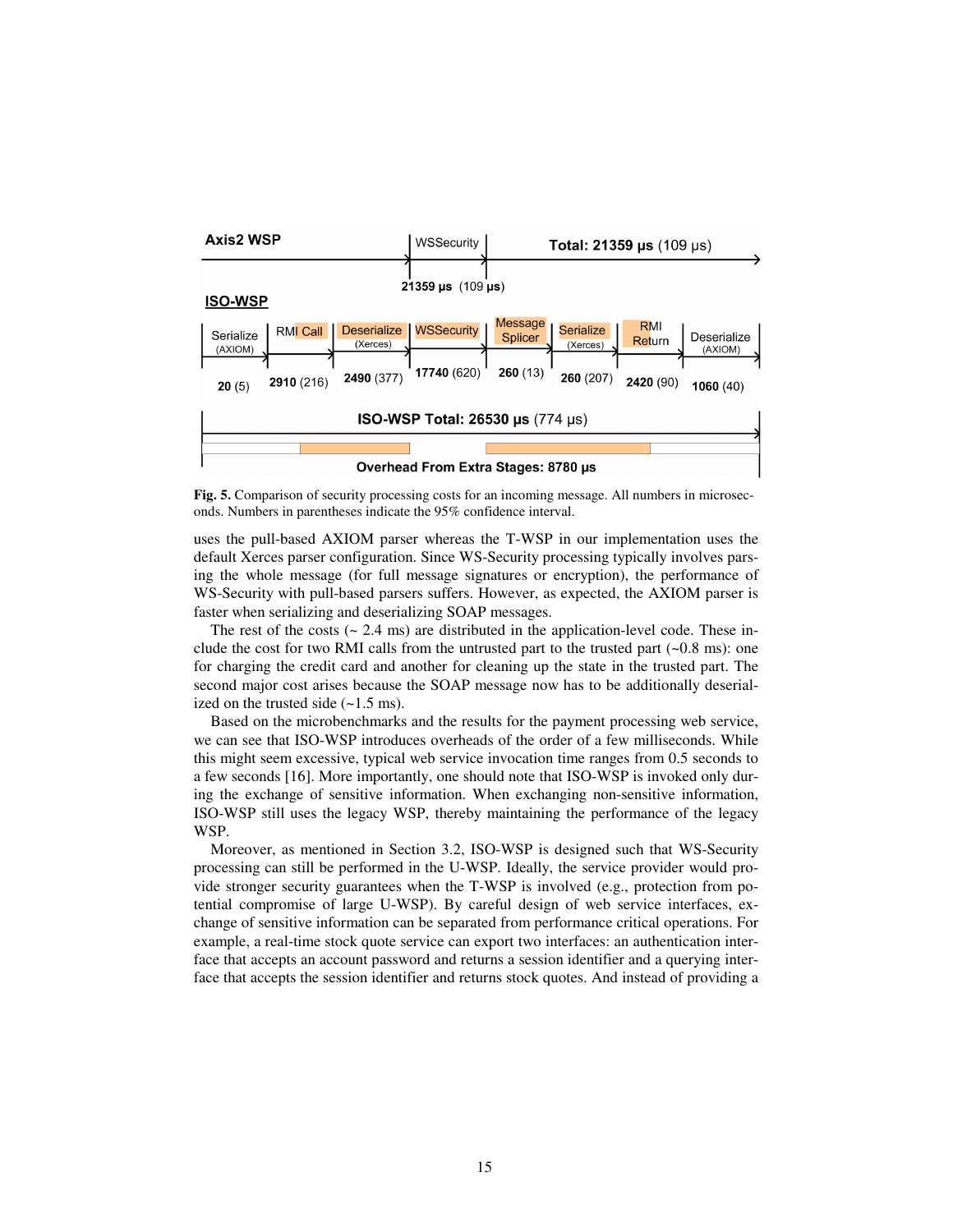single public key, the service provider exports two public keys: one for the authentication interface (AI key) and another for the querying interface (QI key). Since the authentication interface involves exchange of account password, this stage is processed using the AI key and the T-WSP. Once account password has been validated, information exchanges for retrieving quotes can be carried out using the QI key and the U-WSP, thereby limiting the performance impact of ISO-WSP.

### **5.3 Security Properties of ISO-WSP**

In Section 3.3, we discussed how ISO-WSP limits flow of sensitive information to components that need access, thereby addressing PoLP issues at the component level. To recap, the T-WSP consists of components that require either direct or indirect access to sensitive data. We augment the T-WSP with a Message Splicer, which replaces sensitive data with dummy data items before releasing the message to the U-WSP. Therefore the T-WSP only releases protected (encrypted or signed) sensitive data to the untrusted part. Moreover, since we execute the T-WSP in a separate protection domain, the U-WSP cannot interfere with the processing in the T-WSP.

Our second motivating factor for constructing an ISO-WSP was the increased complexity of WSPs. Table 2 compares the software complexity of various WSP components and compares them against the T-WSP. We measured two properties: Source Lines of Code and McCabe's Cyclomatic complexity [18]. Empirical studies have shown that both measures of software complexity correlate with number of bugs in code [19]. We see that the T-WSP is a factor of 5 smaller and simpler than the current implementation of the Axis2 WSP, making the T-WSP more amenable to exhaustive testing. The small size of the T-WSP also makes it easier to apply static analysis techniques for monitoring the flow of information, as described in [21].

Extensibility of WSPs is a crucial factor in testing and analysis. Since extensions can change the behavior of WSPs and since they can be added or configured at run time, they complicate the testing process. However, extensions provide useful functionality such as support for addressing, transactions and reliability. By extracting a T-WSP and retaining the functionality of the legacy U-WSP, ISO-WSP attempts to gain the best of both worlds. By limiting extensibility and configurability in the T-WSP, ISO-WSP ensures that the testing process is simplified for T-WSP. And by retaining functionality in the U-WSP, ISO-

**Table 2.** Comparison of Source Lines of Code (SLOC) and McCabe's Cyclomatic Complexity (MCC) of the T-WSP and the Axis2 WSP along with its extensions. Extensions include implementations of WS-Coordination, WS-ResourceFramework, WS-Addressing, amongst others. All numbers were generated using the JavaNCSS tool [3].

| Module | Axis2  | <b>Extensions</b> | <b>WS-Security</b> | <b>WSP-Total</b> | <b>T-WSP</b> |
|--------|--------|-------------------|--------------------|------------------|--------------|
| SLOC   | 23.580 | 70.350            | 16.900             | 110.830          | 19,360       |
| мсс    | 7.930  | 24.100            | 5.180              | 39.210           |              |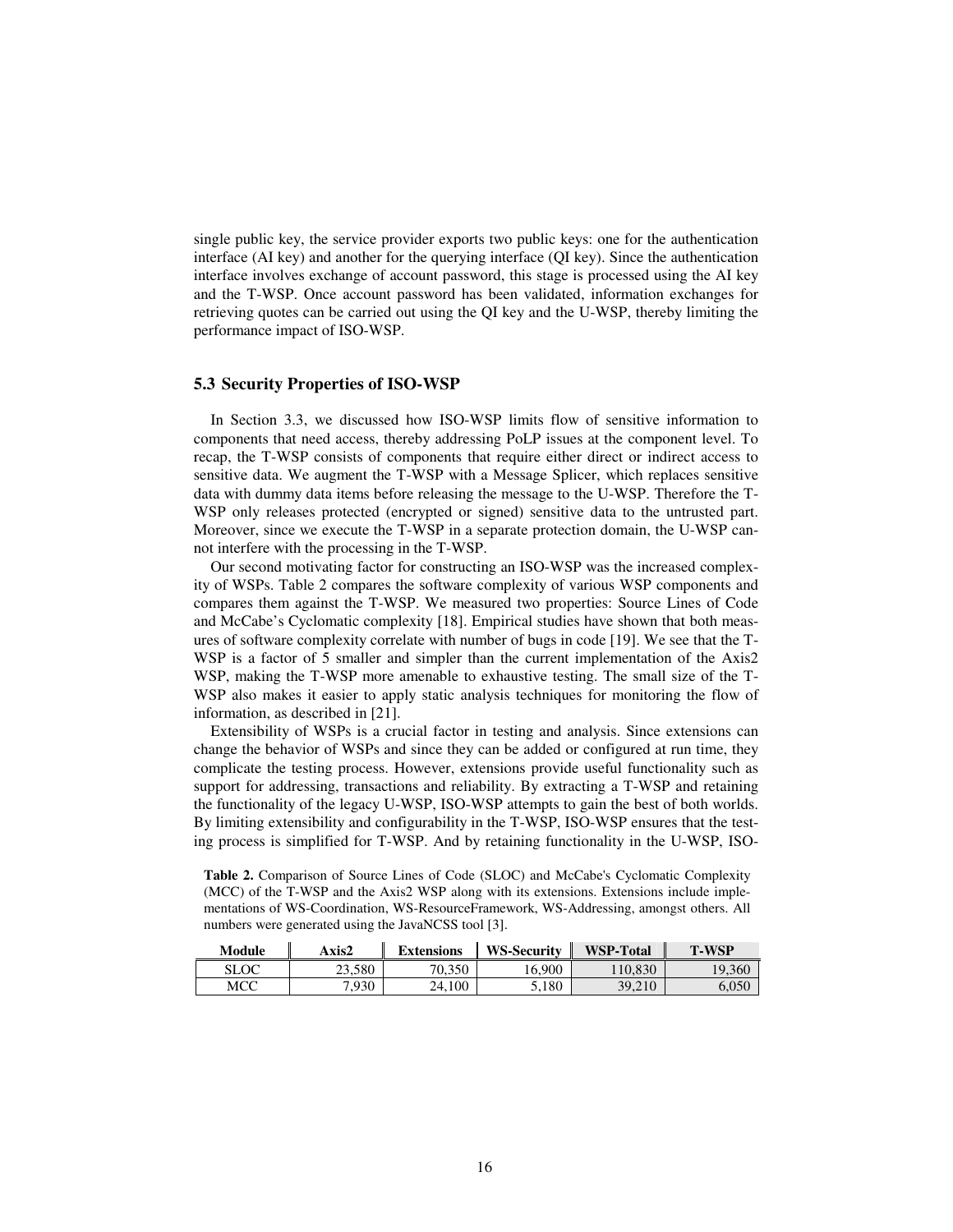WSP ensures that developers will still be able to use and configure extensions according to their needs.

**Limitations.** We would like to note that the ISO-WSP is vulnerable to Denial of Service attacks, wherein the U-WSP either corrupts messages or does not invoke the T-WSP for security processing. While this affects the availability of the service, it does not compromise the confidentiality or integrity of security-sensitive information.

ISO-WSP can be enhanced with Trusted Computing hardware [8] and application level support for Trusted Computing, e.g, Integrity Measurement Architecture [22], to provide additional, desirable security properties such as integrity of software stack at load time and remote attestation.

## **6. Related Work**

Previous efforts have addressed refactoring existing systems software [11,15] and application-level software [24] to reduce the size and complexity of software that has access to sensitive data. Our work can be considered as an application of such techniques to web services middleware. In contrast to previous approaches, by replacing sensitive data items with dummy data items in the middleware, we also enable existing application-level software to run with minimal modifications.

There is also considerable research into refactoring and customizing middleware to modularize and simplify them. Zhang et al. [30,31] and Eichberg et al. [13] use Aspect Oriented Programming techniques to modularize middleware and then, customize it according to the needs of applications. OpenCOM [12] and CompOSE/Q [26], amongst others, are examples of reflective middleware that allow for customization of middleware to suit the needs of application. ISO-WSP is an attempt at refactoring middleware with security as the driving factor. Techniques described in [30,31] are applicable to the construction of ISO-WSP.

Trusted Computing initiatives [8] attempt to reassure remote entities about the integrity of the software stack handling sensitive data. The Integrity Measurement architecture [22] aims to extend integrity measurement to include configuration files. WS-Attestation [29] and Trusted Web Services [25] attempt to incorporate Trusted Computing principles into the web services stack. However, an attacker can still compromise the integrity of the software stack by exploiting run time vulnerabilities or by loading malicious extensions at runtime. By reducing the size and complexity of the trusted part of the system, ISO-WSP enables the use of exhaustive testing or static analysis techniques, thereby reducing the number of run-time vulnerabilities.

The use of static analysis techniques [14,27] to identify bugs in code is gaining popularity. For strongly-typed languages such as Java, one can go even further and apply language-based information flow protection techniques [21]. However, the applicability of such techniques to a large code-base is a subject of open research and we expect such techniques to be more amenable to smaller code bases, such as that of the T-WSP.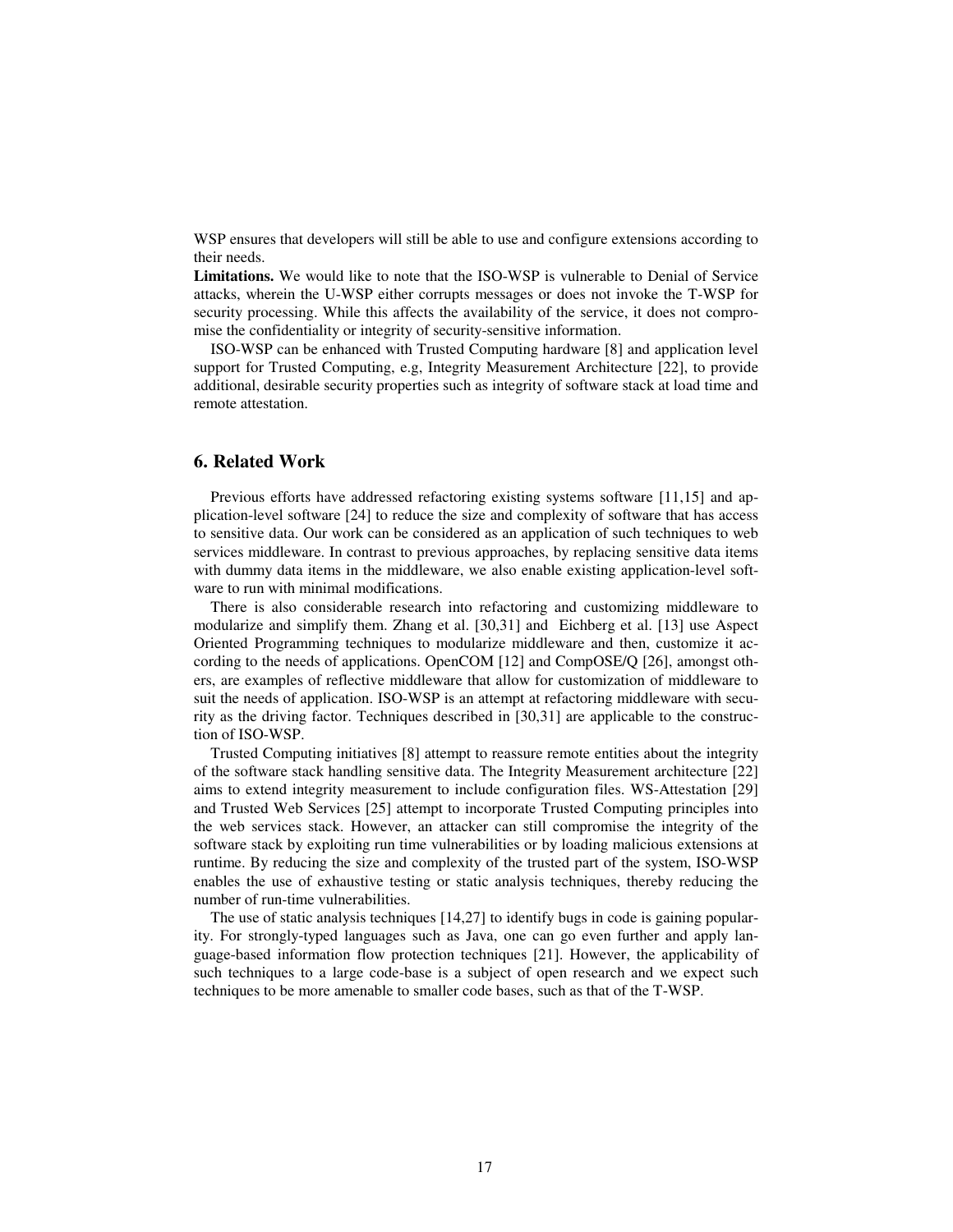Lastly, tokens used in ISO-WSP by untrusted applications to operate on securitysensitive data can be viewed as capabilities [28]. The ISO-WSP architecture can be considered as retrofitting a capability-based architecture in to WSPs. Protected Data Paths (PDP) [17] uses a similar approach to hide sensitive information from untrusted application level programs. PDP consists of kernel-level modules that traps I/O calls retrieving sensitive data and replaces sensitive data with tokens, thereby preventing application level programs from directly accessing them. ISO-WSP not only adds tokens, but it also sends back dummy data items with similar structure to the sensitive data item, thereby minimizing the changes to existing applications.

### **7. Conclusion**

In this paper, we presented ISO-WSP, a secure middleware architecture to counter the problem of large and complex WSPs. ISO-WSP consisted of two parts: a small, trusted T-WSP that required access to security-sensitive information and a large and complex U-WSP that retained the features of legacy WSPs. By limiting the flow of sensitive information to the T-WSP, we ensured that the U-WSP does not have to be trusted, thereby improving the testability of the ISO-WSP. We also provided end-to-end support for ISO-WSP by splitting existing applications based on a Secure Functional Interface (SFI) to security-sensitive objects. Using a developer-specified SFI, we generated code that decomposed legacy applications into trusted and untrusted parts, thereby enabling it to run on top of ISO-WSP.

We demonstrated the feasibility of our approach by building an ISO-WSP based on the Apache Axis2 WSP. We showed that ISO-WSP reduced the software complexity of the trusted part by a factor of 5, while imposing a manageable overhead of a few milliseconds per request. We also showed that legacy applications can be ported to run on the ISO-WSP with few tens of lines of new and modified code.

### **References**

- 1. Apache WSS4J. http://ws.apache.org/wss4j/
- 2. Axis2 Architecture Guide. http://ws.apache.org/axis2/1\_0/ Axis2ArchitectureGuide.html
- 3. JavaNCSS. http://www.kclee.de/clemens/java/javancss/

4. Microsoft. Web Services Specifications. http://msdn2.microsoft.com/en-us/webservices /aa740689.aspx

- 5. OASIS Web Services Security (WSS) TC. http://www.oasis-open.org/committees/wss/
- 6. Secunia. IBM WebSphere Application Server 5.x Vulnerability Report.
- http://secunia.com/product/2614/? task=advisories
- 7. Secunia. Microsoft .NET Framework 1.x Vulnerability Report.

http://secunia.com/product/667/?task=advisories

8. Trusted Computing Group. https://www.trustedcomputinggroup.org/home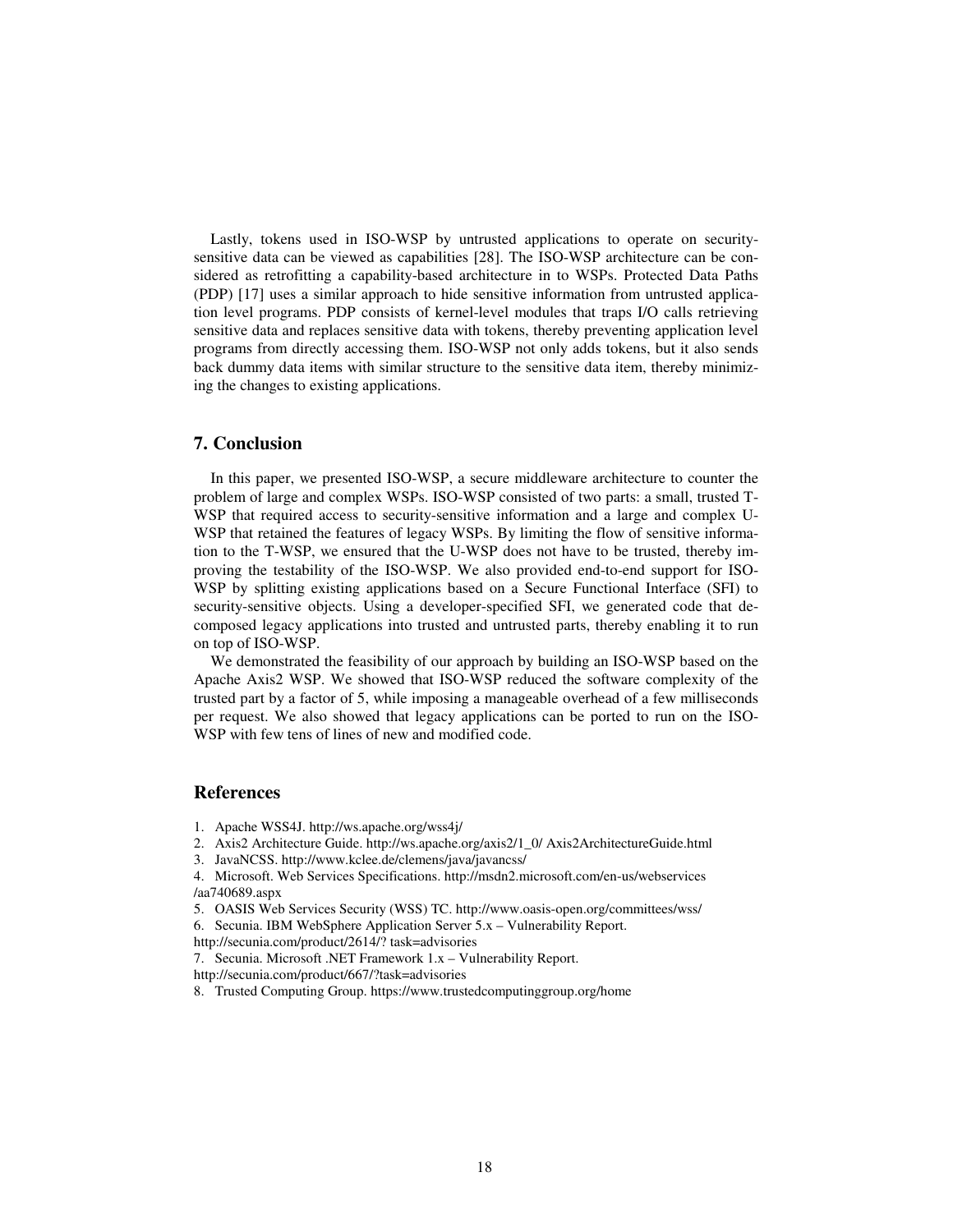9. W3C. Web Services Architecture. http://www.w3.org/TR/ws-arch

10. XMLBench Document Model Benchmark. http://www.sosnoski.com/opensrc/xmlbench/

11. D. Brumley, D. X. Song. Privtrans: Automatically Partitioning Programs for Privilege Separation. In *Proc. USENIX Security Symposium*, San Diego, USA. Aug 9-13, 2004.

12. M. Clarke, G.S. Blair, G. Coulson and N. Parlavantzas, An Efficient Component Model for the Construction of Adaptive Middleware, In *Proc. Middleware 2001*, pp. 160-178, 2001.

13. M. Eichberg and M. Mezini, Alice: Modularization of Middleware Using Aspect-Oriented Programming, In *Proc. Software Engineering and Middleware*, pp. 47-63. 2004.

14. D. Engler, D. Chen, S. Hallem, A. Chou, and B. Chelf. Bugs as deviant behavior: A general approach to inferring errors in systems code. In *18th ACM SOSP*. Banff, Canada, Oct. 2001.

15. Hohmuth, M., M. Peter, H. Härtig, and J. Shapiro. Reducing TCB size by using untrusted components – small kernels versus virtual machine monitors, in *Proc. of the 11th ACM SIGOPS European Workshop*, Leuven, Belgium, 2004.

16. Kim, S. M. and Rosu, M. C., A survey of public web services. In *Proc. of 13th WWW Conf. on Alternate Track Papers & Posters*, pp. 312-313, May 2004.

17. J. Kong, K. Schwan and P. Widener, Protected Data Paths: Delivering Sensitive Data via Untrusted Proxies, In *Proc. 2006 Intl. Conf. on Privacy, Security and Trust*, Ontario, Oct. 2006.

18. T.J. McCabe, A Complexity Measure, *IEEE Transactions on Software Engineering*, SE-2 No. 4, pp. 308-320, Dec. 1976.

19. N. Nagappan, T. Ball and A. Zeller, Mining Metrics to Predict Component Failures, In *ICSE 2006*, Shanghai, Nov. 2006.

20. S. Perera et al. Axis2, Middleware for Next Generation Web Services, In *Proc. ICWS 2006*, pp. 833-840, Sept. 2006.

21. A. Sabelfeld and Andrew C. Myers. Language-Based Information-Flow Security. In *IEEE Journal on Selected Areas in Communications*, 21(1):5-19, January 2003.

22. R. Sailer, X. Zhang, T. Jaeger, and L. V. Doorn. Design and Implementation of a TCG-based Integrity Measurement Architecture. In *Proc. of 13th USENIX Security Symp.*, pp 223--238, 2004. 23. J.H. Saltzer and M.D. Schroeder, The Protection of Information in Computer Systems, In *Proc. of the IEEE*, Vol.63, No.9, Sept. 1975, pp.1278-1308.

24. L. Singaravelu, C. Pu, H. Haertig, C. Helmuth, Reducing TCB Complexity for Security-Sensitive Applications:Three Case Studies, In *Proc. First Eurosys*, Leuven, Belgium, April 2006. 25. Z. Song, S. Lee and R. Masuoka, Trusted Web Service, In *2nd Workshop on Advances in Trusted Computing*, Tokyo, Japan, 2006.

26. N. Venkatasubramanian, et al., Design and Implementation of a Composable Reflective Middleware Framework. In *ICDCS 2001*. April, 2001.

27. D. Wagner, J. Foster, E. Brewer, and A. Aiken. A first step towards automated detection of buffer overrun vulnerabilities. In *Proc. of ISOC NDSS*, 2000.

28. Wulf, W., Cohen, E., Corwin, W., Jones, A., Levin, R., Pierson, C., and Pollack, F., HYDRA: the kernel of a multiprocessor operating system. *CACM* 17(6), Jun. 1974, pp. 337-345.

29. S. Yoshihama, T. Ebringer, M. Nakamura, S. Munetoh and H. Maruyama, WS-Attestation: Efficient and Fine-Grained Remote Attestation on Web Services, In *Proc. ICWS'05*, pp. 743-750, 2005. 30. C. Zhang, H.-A. Jacobsen. Refactoring Middleware with Aspects. In *IEEE Trans. on Parallel and Distributed Systems*. 14(11), p. 1058-1073, 2003.

31. C. Zhang, H.-A. Jacobsen. Resolving Feature Convolution with Horizontal Decomposition in Middleware. In *Proc. OOPSLA 2004*. p. 188-205. Vancouver, BC, 2004.